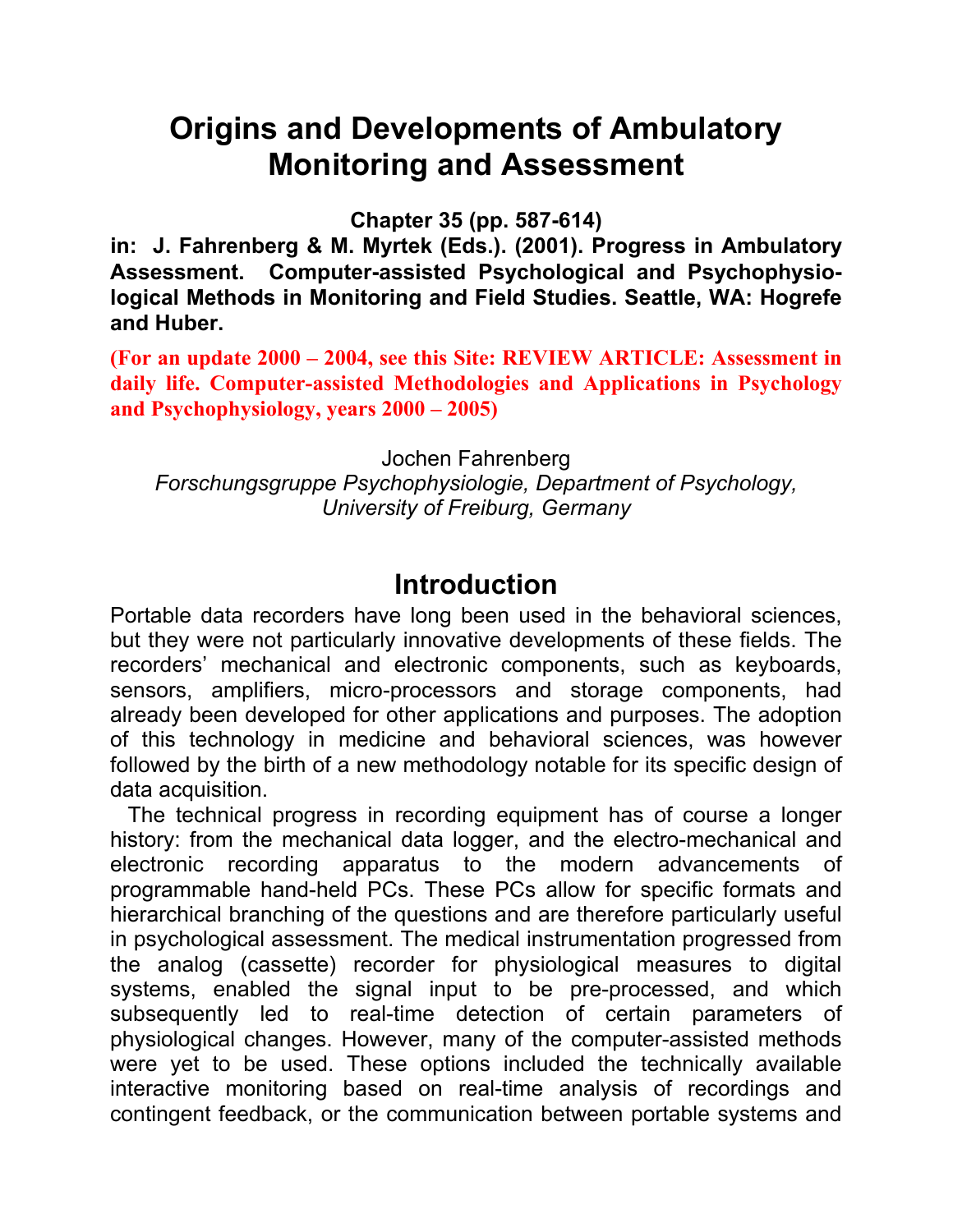a control center (via phone or internet). The use of new expert systems has been suggested to assist self-monitoring and self-management in chronic disease and in everyday life. Such systems are desirable in monitoring of man-machine systems and in exceedingly important, but high risk workplaces or in bedside monitoring of the critically ill. A more recent development of this kind has been the use of these applications in telemedicine (see Chapter by Leopold & Schandry, and Stephan et al., this Volume). Further technical progress can be achieved in the miniaturization of sensor devices and in more efficient (intelligent sampling strategy) storage for continuous long-term audio and video (minicam) recordings. This progress will open another door to new assessment strategies in behavior and symptom analysis.

The origins and developments of computer-assisted methodology in ambulatory monitoring could be reviewed from several perspectives. In the present context, however, the discussion seeks to provide a simple outline of the basic developments, and the obvious discrepancies in the acceptance of this new methodology between medicine and psychology. In psychology, there has been an apparent delay in adopting ambulatory monitoring and assessment. Nevertheless, we may anticipate that computer-assisted methodologies will increasingly be used in many fields to attain a higher validity and generalizability of findings in behavior assessment.

Since in most fields of application portable recording devices, that is, hand-held PC and digital recorders which use a small disk or memory card for data storage, are clearly preferred to on-line biotelemetry, the following discussion primarily refers to such recorders. Biotelemetry is useful, for example, in tracking wild-life or in applications which necessarily include real-time communication (telecommand, telestimulation).

# **Recorder/analyzer for physiological measures**

The methodology for monitoring physiological measures in daily life (as an extension of bedside monitoring of the critically ill) was pioneered largely by Holter during the fifties. In the beginning, Holter used radio transmission (biotelemetry) to record animal ECG and EEG, and he subsequently employed a portable cassette recorder for continuous registration of the ECG in heart patients to detect segments of ST-depression (Holter, 1961, 1976). The Holter technique and "holtering" became a synonym for ambulatory monitoring of the ECG and other physiological recordings.

Portable recording systems had been used prior to the Holter technique. For example, motion during walking and running was registered using a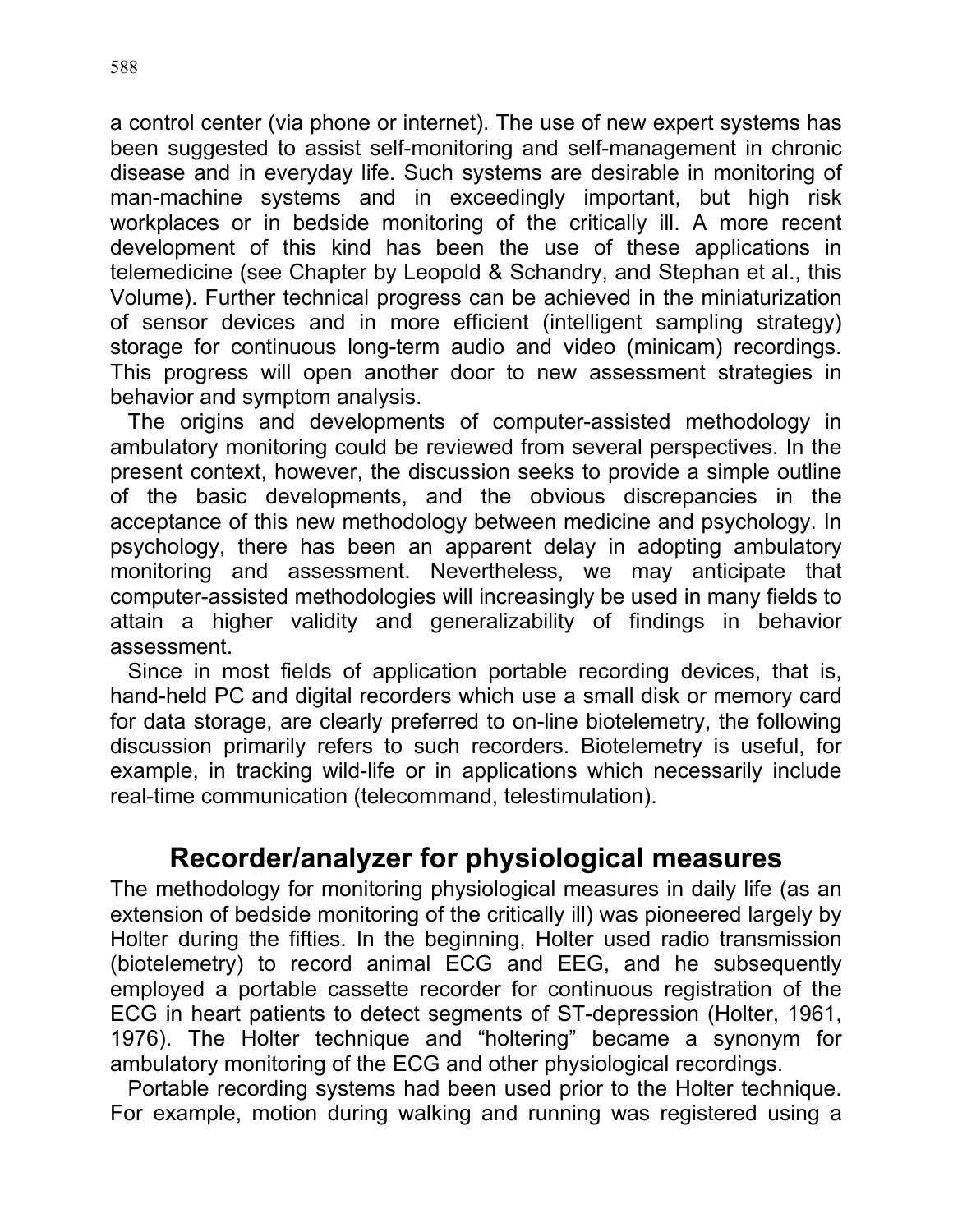pneumatic sensing and recording system (Marey, 1895; cited from Bussmann, 1998). However, the method developed by Holter appears to have been the first project to have generated wide interest. The evident advantages of monitoring heart patients and other subjects like athletes outside the clinic and laboratory met with a positive reaction. The new methodology lends itself to the attainment of more reliable diagnoses and a more valid evaluation of treatment outcome, for example, by testing antiarrhythmic or anti-hypertensive medication.

The first recordings of intra-arterial blood pressure used tape recorders or biotelemetry (Bachmann, Thebis, Heynen & Graf, 1967; Bevan, Honour & Stott, 1969; cf. Meyer-Sabellek & Gotzen, 1988; O'Brien & Fitzgerald, 1991). At approximately the same time, an automatic device for the noninvasive measurement of blood pressure became available (Schneider, 1968). Pioneering work was also carried out by Sokolow and co-workers in San Francisco who developed a semi-automatic device consisting of an inflatable cuff and a tape recorder for Korotkoff sounds and pressure. In the years to follow, the clinical importance of ambulatory blood pressure monitoring became increasingly evident (Hinman, Engel & Bickford, 1962; Sokolow, Werdegar, Kain & Hinman, 1970; cf. Pickering, 1992).

The ECG and blood pressure enjoy by far the largest number of references in the literature to ambulatory monitoring. These references relate to clinical findings and to methodological issues, for example, technical developments, guidelines for application, and evaluation (quality control) of specific devices. The application is predominantly in the medical field and only to a much smaller extent in the behavioral sciences, for example, in psychophysiology or behavioral medicine (for overviews on ambulatory monitoring and assessment technology/methodology see Amlaner & Macdonald, 1980; Fahrenberg & Myrtek, 1996, 2001; Littler, 1980; Miles & Broughton, 1990; Pawlik & Buse, 1996; Pickering, 1991; Schneiderman, Weiss & Kaufman,1989; Stott, 1982; Suls & Martin, 1993; Turpin, 1985, 1990).

In the first generation, the monitoring systems used tape or cassette analog recorders, for example, the Oxford Medilog™ Series (Oxford Instruments, Oxford). The data analysis was performed off-line. The ISAM Conferences, initiated in 1975 by Stott et al. (Stott, 1976), showed a gradual transition from analog to digital technology and the development of computer-assisted methodologies. The advances in micro-processor technology and storage capacity soon paved the way for multi-channel recordings and — another innovative step — led to the on-line analysis of medically important changes, for example, the immediate detection of heart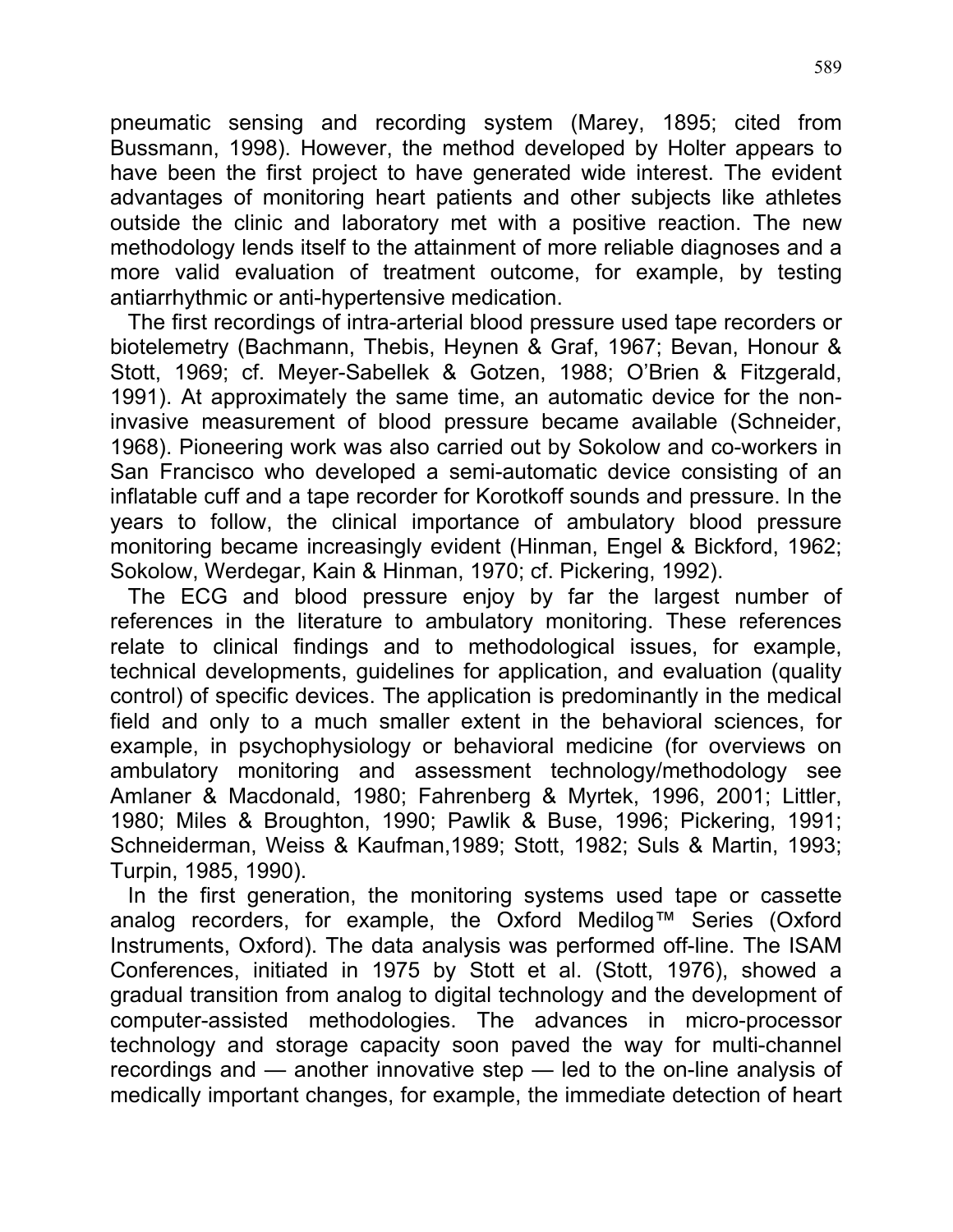rate changes or ST-depression in the ECG. These applications, of course, had been previously used for bedside monitoring of patients in critical care.

Among the first digital recorders/analyzers was the M2P (Deutsche Versuchsanstalt für Luft- und Raumfahrt, Oberpfaffenhofen, Germany). The innovative concept of the M2P was noteworthy despite its failure to be fully developed following the switching of research programs and termination of research funding: The loss of this and other such promising projects does not appear to be uncommon especially in this field. As an early precursor of digital recorder/analyzer systems a short account of this design provides an appropriate starting point (bearing in mind the own involvement in this project) for the following discussion.

### **M2P-Project**

The M2P Multifactorial Analyzer for Continuous Long-term Assessment of Physiological Data at the Workplace ("Multifaktiorelles Meßsystem zur kontinuierlichen Langzeiterfassung physiologischer Daten am Arbeitsplatz") was developed by Kunz, Mertens, and Oeste (1980, 1982a, 1982b). It appears to be the first system, besides the Vitalog-System (Miles & Rule, 1982), to be intentionally designed as a digital analyzer consisting of several modules. Its development included the integration of a near sensor pre-processing and semi-conductor storage.

The project was initiated by the Institut für Arbeitsphysiologie, TU München (Prof. Dr. Müller-Limmroth, Dr. Strasser) and a project group ( Dipl.-Ing. Mertens) at the Deutsche Versuchsanstalt für Luft- und Raumfahrt DFVLR, Institut für Nachrichtentechnik Oberpfaffenhofen. The funding for this project came from the program "Humanisierung des Arbeitslebens HdA" which was realized by the Bundesminister für Forschung und Technologie.

The project statement for the commissioned work included the following specifications:

- (1) A device for long-term monitoring of physiological data at the workplace, suitable for application at various sites.
- (2) A recorder and analyzer comprising on-line processing of signal input to obtain meaningful parameters in formats suitable for computer analysis.
- (3) An ergonomically designed device that is portable and light-weight, exerts minimal influence on the subject and has control commands that are not accessible to the subject.
- (4) Independence of mains and high-frequency transmission (telemetry).
- (5) Easy to use and check.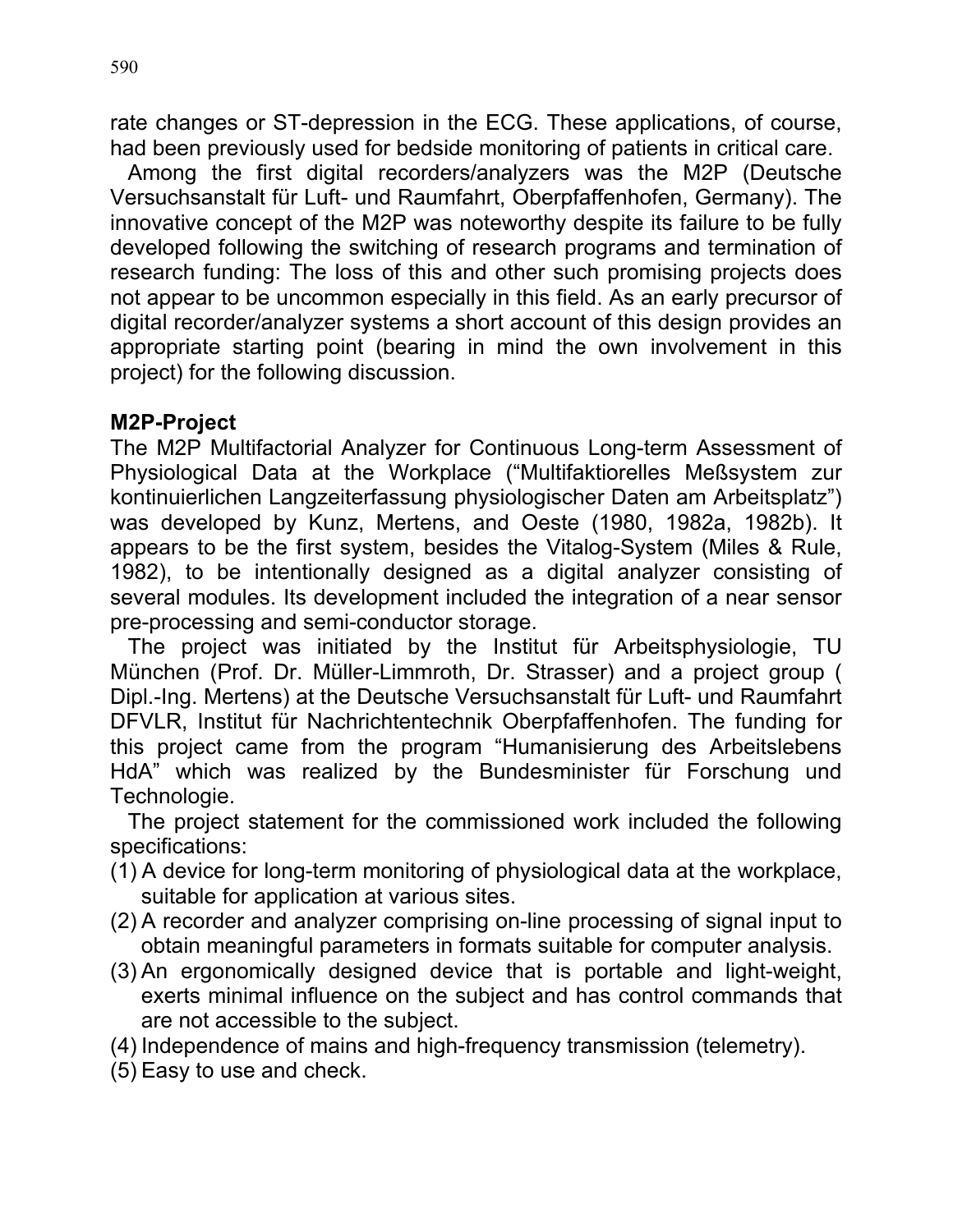The project statement clearly pointed to the role of the device as a mobile application in order to assess, for example, recovery times, lunch breaks, leisure time, sleep, and working time. Since a generally approved concept of the specific parameters to assess work strain did not exist, the device was to enable the measurement of many parameters thus allowing for empirical correlation and evaluation of data and, thereby preparing the way for effective and economic results. The general design and the selection of parameters was approved at a meeting (Oberpfaffenhofen, 14. 2. 1977) made up of participants from the fields of occupational physiology, medicine and psychophysiology.

A prototype M2P (CPU 6100, 3.145 Hz, 12 KB RAM, 12 KB EPROM, 8 bit AD 100ms, 16 channel multiplexer) with signal modules for ECG, EMG, EOG, was used by the Forschungsgruppe Psychophysiologie, University of Freiburg, between 1978 and 1981. Because a suitable semiconductor storage was not available at that time, the Medilog (Oxford Instruments) analog cassette recorder was used instead. Subsequent to a number of smaller method studies, a larger study was designed for evaluation of the M2P methodology. In 58 students enrolled in physical education, five channels (ECG,2 EMG, EOG and a marker channel) were recorded before, during and after a 1000 m run at the stadium and during sleep as well. The participants were also assessed in a pychophysiology laboratory using conventional technology. The laboratory-field comparison was repeated two months later. The essential findings and suggestions for the further development of the new methodology were published (Fahrenberg, Foerster, Schneider, Müller & Myrtek, 1984; 1986).

A series of subsequent studies was proposed to advance this new methodology. However the DFVLR/HdA project was short-lived, this being due to changes in research policies at that time. Although attempts were made to transfer this innovative technology to manufacturers in the field of medical technology, our efforts were to no avail, and the know-how which had been accumulated, and the financial investment from the large development funds between 1977 and 1982 were lost.

#### **Subsequent developments**

The development of the Medilog based on digital technology (Miles & Rule, 1982) has already been mentioned. During the eighties, a number of digital recorders/ analyzers emerged in Germany that used semi-conductor storage: the PHYSIOPORT and PAR-PORT (PAR -Natic, Berlin, see Kiparski & Massmann, 1982; Kiparski & Steffens, 1985).), the BIOPORT and MULTITALENT (Zak, Simbach), the LOGOPORT (Krüger & Vollrath, 1996) and the Cologne System Series VITAPORT (Vitaport GmbH,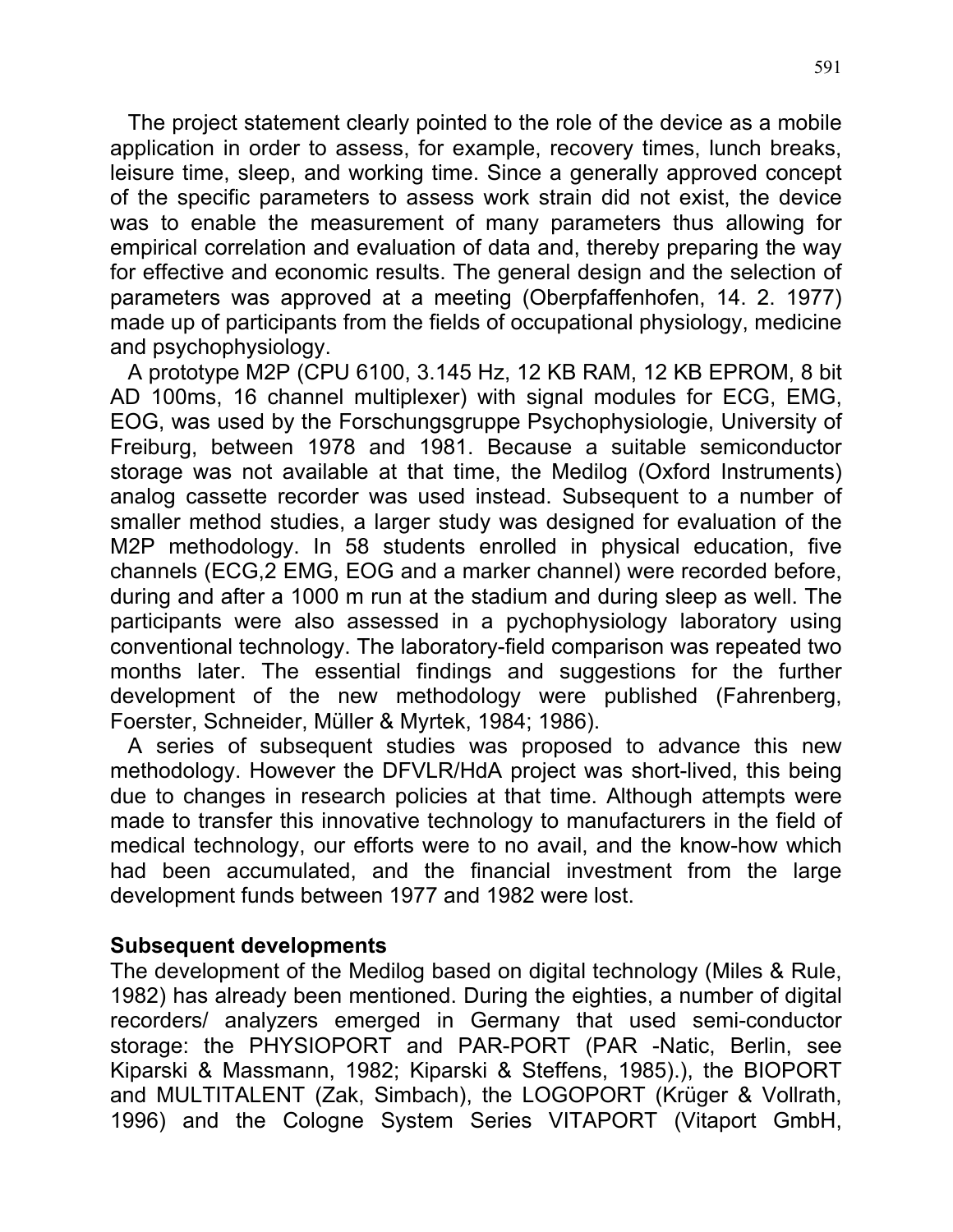Cologne, and Temec, Amsterdam, NL, see Stephan, Mutz, Langer, Schmitz & Wemschulte, 1989; Jain, Martens, Mutz, Weiß & Stephan, 1996) and the successor, VARIOPORT (Becker Meditec, Karlsruhe).

Today, more than a dozen recorder/analyzer systems are available from international manufactures – not to mention the even greater number of long-term ECG recorders/analyzers and the long-term-BP recorders. An overview of selected multi-purpose recorder systems is depicted in Table 1. Only a few systems have a multi-channel design, the advantage of which is that they can be applied to a variety of research questions that require different recording channels. Besides the devices suitable for ambulatory recordings and their use in 24-hr or long-term monitoring, a wide range of portable (mobile) equipment designed for in-field measurement does exist. For example, continuous finger arterial pressure (Portapres™, TNO, BioMedical Instrumentation, Amsterdam; see Imholz, Langewouters, van Montfrans, Parati, van Goudoever, Wesseling, Wieling, & Mancia, 1993; Wesseling, Settels & de Wit, 1986), measurement of respiration (Resptrace™), O2/CO2 gas exchange and energy expenditure, capnometry and pulse oximetry, polysomnography, cardio-respiratory polygraphic systems, 24 hour pH and motility testing, or fetal monitoring. Furthermore, monitoring systems have been designed for use by patients, for example, for use as blood glucose monitoring systems, respiration and asthma monitoring systems, long-term EEG and EMG monitors.

The pace of these and other developments is so fast that the reader may wish to refer to the *Journal of Medical Engineering & Technology* (Taylor & Francis, Publishers) and related journals or reports like the *International Hospital Equipment* (Elsevier, Publishers). The website of *Medica*, which is the largest medical instrumentation exhibition and trade fair, provides more information (www.medica.de). An overview of neither the device technology in digital recorder/analyzer systems nor the progress in ambulatory assessment of endocrine responses are within the scope of this chapter.

A wide selection of physiological variables have been measured in daily life, using mostly non-invasive methods. However, some investigators have made ambulatory recordings of arterial (inter-brachial) blood pressure or gastrointestinal functions. Even more specific sensor techniques and registrations have been used and conducted in medical research. However, the great majority of investigators have employed a few selected measures (for reviews see Fahrenberg & Myrtek, 2001; Fahrenberg & Wientjes, 2000).

The software support which is given by the manufacturers is more or less developed. On the one hand, there is tailor-made software for editing, postprocessing (parameterization) of physiological signals, plotting software,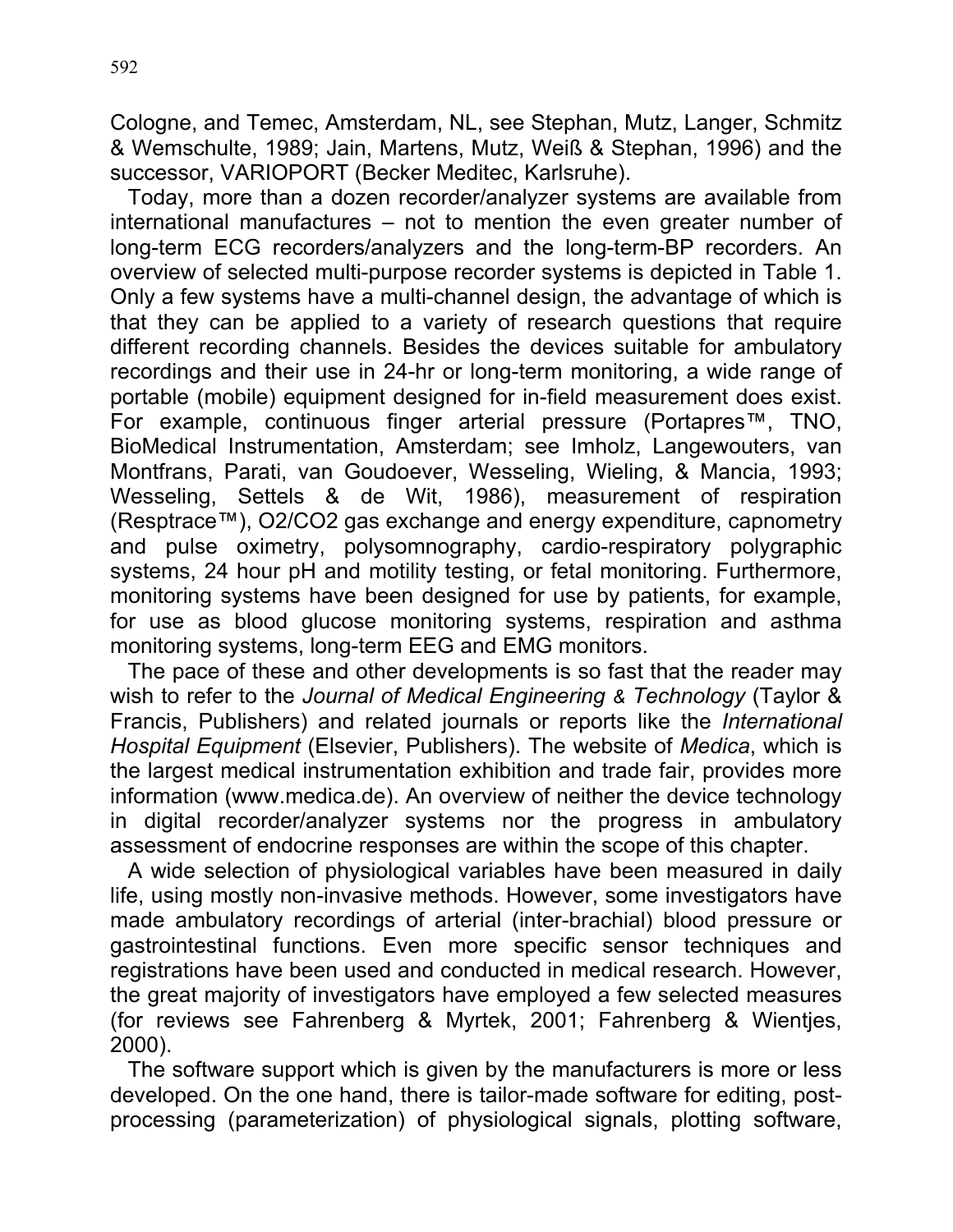data conversion, etc., and on the other hand, there are also standard packages like LabVIEW™ and DASYLab™.

## **Hand-held PC for data acquisition in field studies**

The need for ecological validity in psychological assessment, that is, recording behavior and self-reports under naturalistic conditions (daily life) was urged by Lewin, Brunswik, Barker and other pioneers (for overviews, see Fahrenberg & Myrtek, 2001; Patry, 1982; Pawlik & Buse, 1996; Perrez, 1994). The term ecological validity was introduced by Cicourel (1982) with respect to the agreement between interviews and actual behavior; operational definitions were not proposed by him.

In fact, at this point Cattell (1957) insisted, in his textbook on personality, on recording "life record (or in situ or criterion)" variables: "Indeed, there arises at this point the need for a proper development of measurement techniques particularly as they apply to L-data, both in terms of techniques and units and of frequencies and norms of ordinary everyday behavior ..." (p. 55). However, at that time, his large scale time series studies (Ptechnique research) extending over weeks and months had to be conducted without the facilitating use of a hand-held PC.

Methods of recording task demands and performance data have a long history in the applied fields (for example, time and motion studies). These and similar assessments have been conducted in differential, developmental, social and clinical psychology. To this end, event recorders for the timed registration of stimuli and responses found their use. Following the growing interest in behavior coding systems in the sixties, the trend toward behavioral assessment became evident in the seventies and eighties. This led to a corresponding increase in demand for new data acquisition technology. Thus, many researchers in psychology, ethnology and social science research developed mechanical, electromechanical and electronic devices (event recorder, data logger). Usually, simple pushbutton marker or numeric and alphanumeric keyboards were used for data input, rarely an acoustic trigger (voice key). For storage, simple mechanical counters, ticker tapes, punchcards, mark sense cards, and, from the beginning of the seventies magnetic tape recorders (analog cassette recorders) were employed. At the end of that decade semi-conductor storage components, portable PC, and, finally, the smaller hand-held PC were introduced (for overviews, see Farrell, 1991; Heger, 1990a; Mertesdorf, 1980; Pawlik & Buse, 1996; Rugh, Gable & Lemke, 1986; Sidowski, 1977; Totterdell & Folkard, 1992).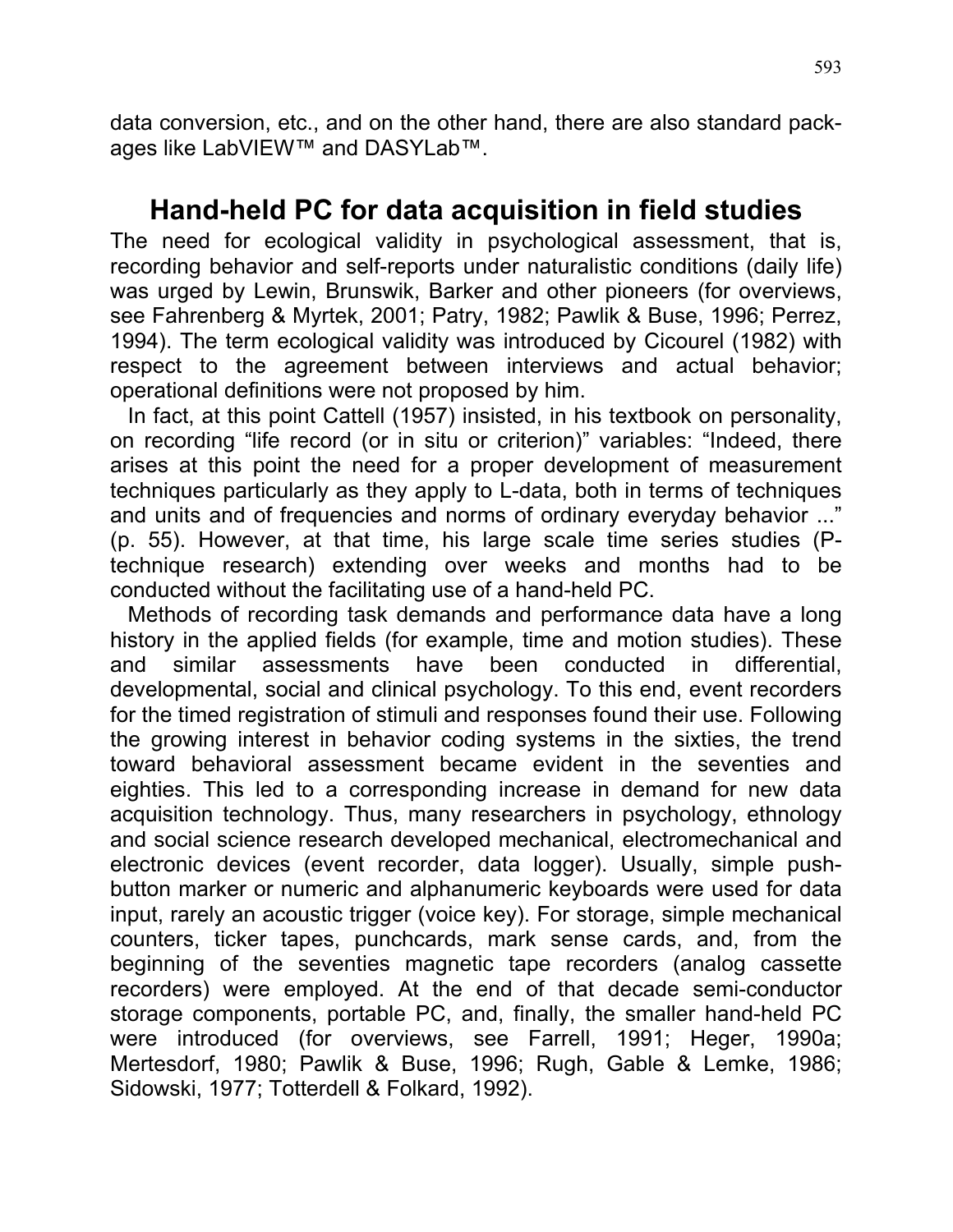Devices consisting of a tailor-made encoder-recorder instrumentation are worth mentioning. These allowed digital data acquisition in field studies ready for computer processing. The Datapack System (Electro/ General Corporation, Minnetouka, MI) was widely applied, initially (1967) using a cassette recorder and later equipped with semi-conductor memory Datamyte 900 (Torgerson, 1977).

In this context, computer-assisted data acquisition is defined according to the following features: (1) The recording equipment is programmable in a basic assembler code or a higher language; (2) The data are stored in a standard format (e.g., ASCII); (3) an interface for data transfer (e.g., RS 232) is available. Portable devices including programmable clock, beeper and other controls were in use already in the late seventies (cf. Mertesdorf, 1980). The development of pocket-sized (hand-held, palm-top) computers then served to ease the acquisition of data considerably. A few years later, Elias (1984) included the Epson HX-20, Hewlett-Packard 75, and Sharp PC 1500 in his list of commercially available hand-held computers for data acquisition in ethnology.

Since 1975, the University of Chicago has been the scene of an alternative development involving Csikszentmihalyi and his collaborators (Csikszentmihalyi & Larson, 1987; de Vries, 1992). Repeated self-reports were elicited by beeper signals. The participants received booklets for the self-protocol, when signaled, of activities, mood, and other variables. Besides a conventional clock (Brandstätter, 1983) or a simple random timer (Hurlburt, 1979), investigators used a programmable wrist watch (e.g., Seiko RC-1000), programmable beeper (Hormuth, 1986) or paging systems ("doctor pagers") to prompt the subject to respond to a questionnaire. The Experience Sampling Method ESM became well-known and has clearly encouraged further developments.

Computer-assisted methodologies, as compared to the ESM, appear to have many advantages, for example, in the flexible adjustment to various tasks, reliability and control of data acquisition, high memory capacity, or easy read-out.

A computer-assisted methodology for data acquisition in field studies was introduced by Pawlik and Buse (1982) in cooperation with the Zak GmbH (Simbach, Germany). The first version of this behavior recorder (8 KB RAM, programmed in assembler code, 16 keys for typing item codes) was further refined as the BIDATA (48 KB RAM, item text display, performance tests, sensors for recording heart rate and finger temperature). The present model, AMBU, is manufactured by PAR company (Berlin) and the features are: 1 MB RAM, 128x64 pixel display, 10 numeric and 5 control keys, 470 g weight, programming in Turbo Pascal or C) This methodology is well suited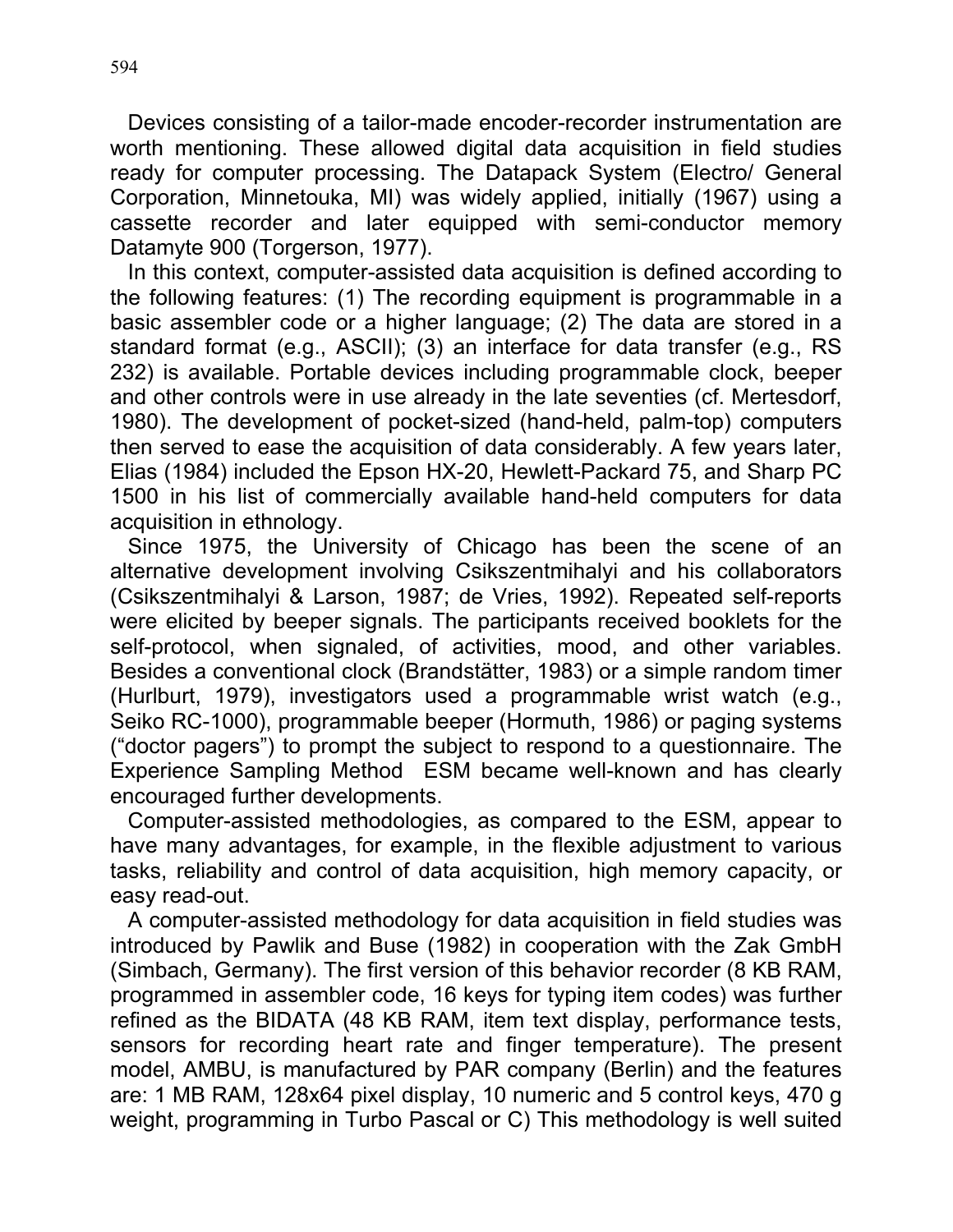to ambulatory assessment of settings, mood, and in-field performance testing (Buse & Pawlik, 1996; Buse & Pawlik, this Volume).

Other investigators have preferred to use the commercially available hand-held PCs instead. Noteworthy among these hand-held PCs and software developments were the Sharp PC-1360 employed for the COMRES (Perrez & Reicherts, 1989), and the CASIO PB 1000 which was used for both the protocol on setting, location, activity, and mood (Heger, 1990b; Fahrenberg, Heger, Foerster & Müller, 1991), and the symptom diary for anxiety patients (Taylor, Fried & Kenardy, 1990). The Atari Portfolio was selected for the SONET-CT diary for social network protocols (Perkonigg, Baumann, Reicherts & Perrez, 1993). The software for ambulatory psychological assessment (Heger, 1990b; Käppler, 1994) was refined to the MONITOR methodology for the Psion Series (Brügner, 1998; cf. Fahrenberg, Hüttner & Leonhart, this Volume). Meanwhile, a considerable number of other developments can be noted.

The OBSERVER software (Noldus, 1991) was introduced to ease the recording of behavior observations in field studies in animal and human ethology. This program is available for a number of hand-held PC, for example, Psion and Psion Workabout (cf. Albonetti, 1992; Hile, 1991). This methodology further consists of a Psiwin version and a behavior observation training course available on video cassette (Noldus Information Technology, 1995).

Software to facilitate the use of hand-held PCs in field studies has been developed in many institutions, more or less specific to certain studies. Flexible software systems suited to a variety of applications are still an exception (e. g., Behavior Observation System, Noldus Information Technology, AG Wageningen, NL; MONITOR for various types of selfreports, developed for use with the PSION series, Brügner, 1998; in-field performance testing, cf. Buse & Pawlik, 1996).

There are various sources of data: behavior (performance) measurement, behavior observation, self-reports on experiences, subjective state, etc., and, possibly, environmental aspects, like ambient noise or temperature, which can be recorded in field studies.

The application of a programmable pocket PC in ambulatory assessment has many advantages as compared to conventional paper-and-pencil methods:

- alarm functions for prompting the observer/subject at predefined intervals and a built-in reminder signal;
- reliable timing of input, delay of input, and duration of input;
- flexible layout of questions and response categories;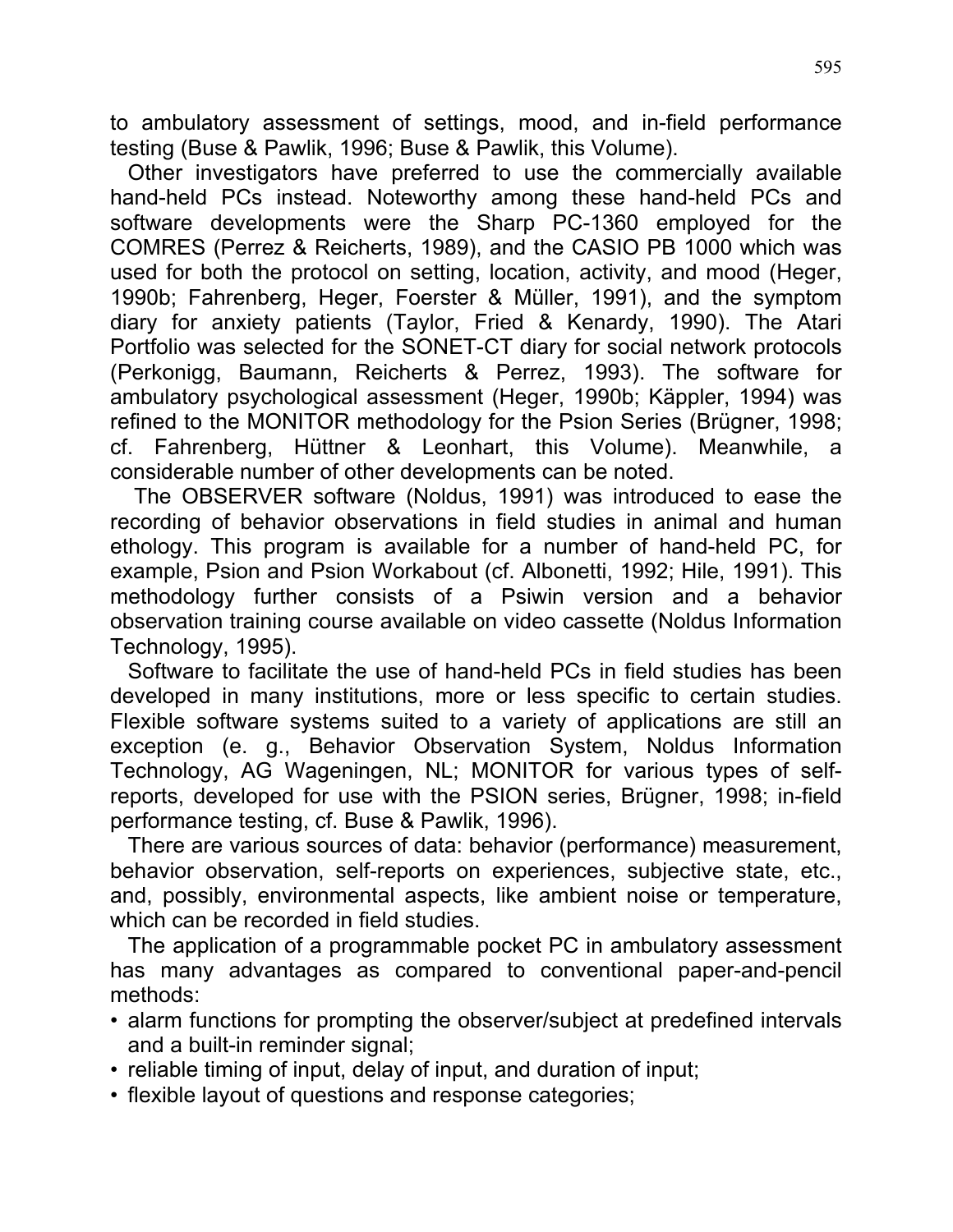- branching of questions and tailor-made sequential or hierarchical strategies;
- concealment of previously recorded responses from the observer/subject;
- overcoming the recall-error.

The recall-error or retrospection effect has been a methodological issue in several studies. Even if subjects are told to monitor their stress responses, mood and symptoms several times daily, such questionnaire reports are often done from memory. A specific bias is evident when ratings made in the evening indicate more negative mood and unease than is to be expected from the actual ratings averaged across the day, that is, a *negative* retrospection bias (see Fahrenberg, Hüttner & Leonhart, this Volume).

Many applications for hand-held PCs (electronic diaries) exist, for example, job stress diaries (Rau & Triemer, 1999; Totterdell, Spelten, Smith, Barton & Folkard, 1995) and pain diaries (Lang, Ostermeier, Forster & Handwerker, 1991; Lewis, Lewis & Cumming, 1995; Smith & Safer, 1993); diaries can facilitate the diagnostic assessment of a variety of behavioral disorders (Shiffman, 2000; Shiffman et al, 1994; Suls & Martin, 1993; Wilz & Brähler, 1997; see Chapters in this Volume).

A higher technical reliability and ecological validity of computer-assisted recordings can be generally assumed compared with paper-and-pencil questionnaires and diaries that lack flexibility in data acquisition and exactness when timing responses.

#### **Detection of posture and motion**

The recording of posture and motion is another basic issue in the methodology of behavior observation and performance measurement. Calibrated piezoresistive sensors allow the separation of a DC-component indicating degree of inclination, that is, position, and an AC-component representing acceleration, that is, movement. Multi-channel accelerometry can be used for the measurement of posture, specific movements, tremor, gait, and other aspects of motor behavior. Moreover, an automatic detection of posture and motion during ambulatory monitoring can be achieved if an individual's characteristic patterns were obtained with, for example, a standard protocol for walking, standing, and sitting at the beginning of the assessment. Based on such multi-site accelerometry and ambulatory recordings, a continuous record of posture and movement can be achieved rather unobtrusively. In addition to this, accelerometry may be used as a method for the estimation of gross physical activity and energy expenditure. The detection of posture and motion was recently improved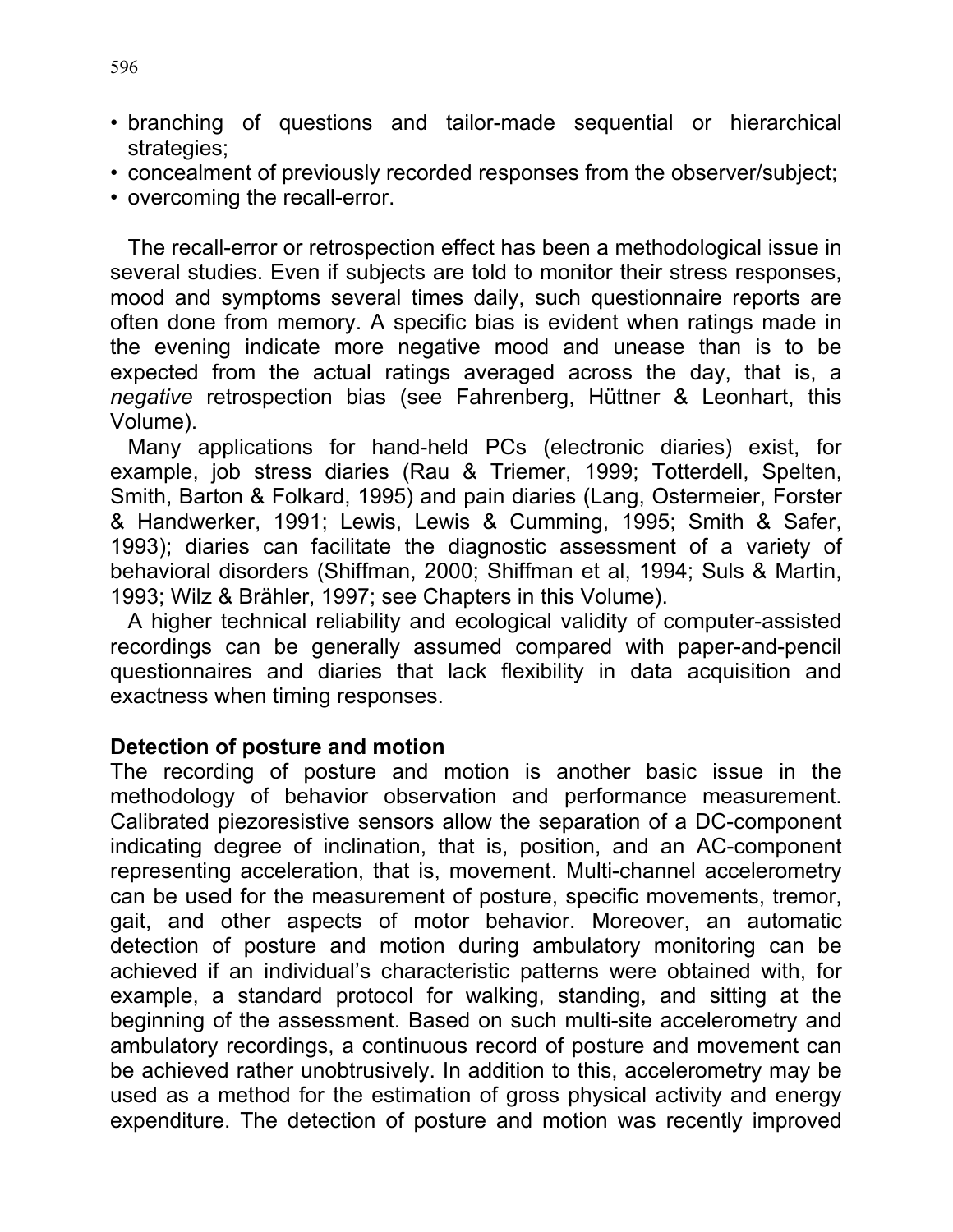and has attained a satisfactory reliability and validity (see Bussmann et. al.; Foerster; Tulen et al., this Volume).

To assist in objective behavior analysis, a range of interesting variables could be measured continuously. However, to date little systematic use has been made of these technically available options. Examples are:

- movement of the head measured by a small accelerometer placed beneath the chin to assess head movement, for example, nodding during a conversation;
- voice signal recorded via a throat sensor (micro);
- ambient conditions recorded via suitable sensors for light, noise, and temperature.

The temporal analysis of speech patterns, that is, speech chronometrics, was used in ambulatory assessment (Krüger & Vollrath, 1996). Behavior channels like nodding and voice (in case an audio recording is not possible) may be used as objective indicants of conversation and social interaction. Pilot studies were encouraging and speak in favor of further developing such methods. Some hand-held PCs allow for audio recordings up to a number of minutes, depending on storage capacity. Digital dictating systems have a capacity up to 240 minutes in long play mode.

In psychological and psychophysiologal research, so far, little use was made of digital mini-cams for recordings of the videostream of behavior. A mini-cam for mobile video transmission (range 300 m) has a housing 18 x 17 x 34 mm, objective lens 1.5 mm diameter. A digital web-cam is available with integrated web-server, that is, transmission via web-site activation or email in JPEG-format.

# **Psychophysiological monitoring**

The scope and the development of ambulatory monitoring was documented in the Proceedings of the International Symposium on Ambulatory Monitoring (Stott, 1976). Most applications were from the medical field, however, psychophysiological research involved in the assessment of behavioral and subjective correlates of physiological changes has since gradually emerged.

A psychological investigation of gradients of arousal in novice and expert parachutists by Fenz and Epstein (1967) was an early example of growing interest in research under naturalistic conditions. (A similar study actually using modern monitoring equipment was conducted by Roth, Breivik, Jørgenson & Hofman, 1996). Noteworthy projects include a field study on blood pressure responses elicited by emotions (Sokolow, Werdegar,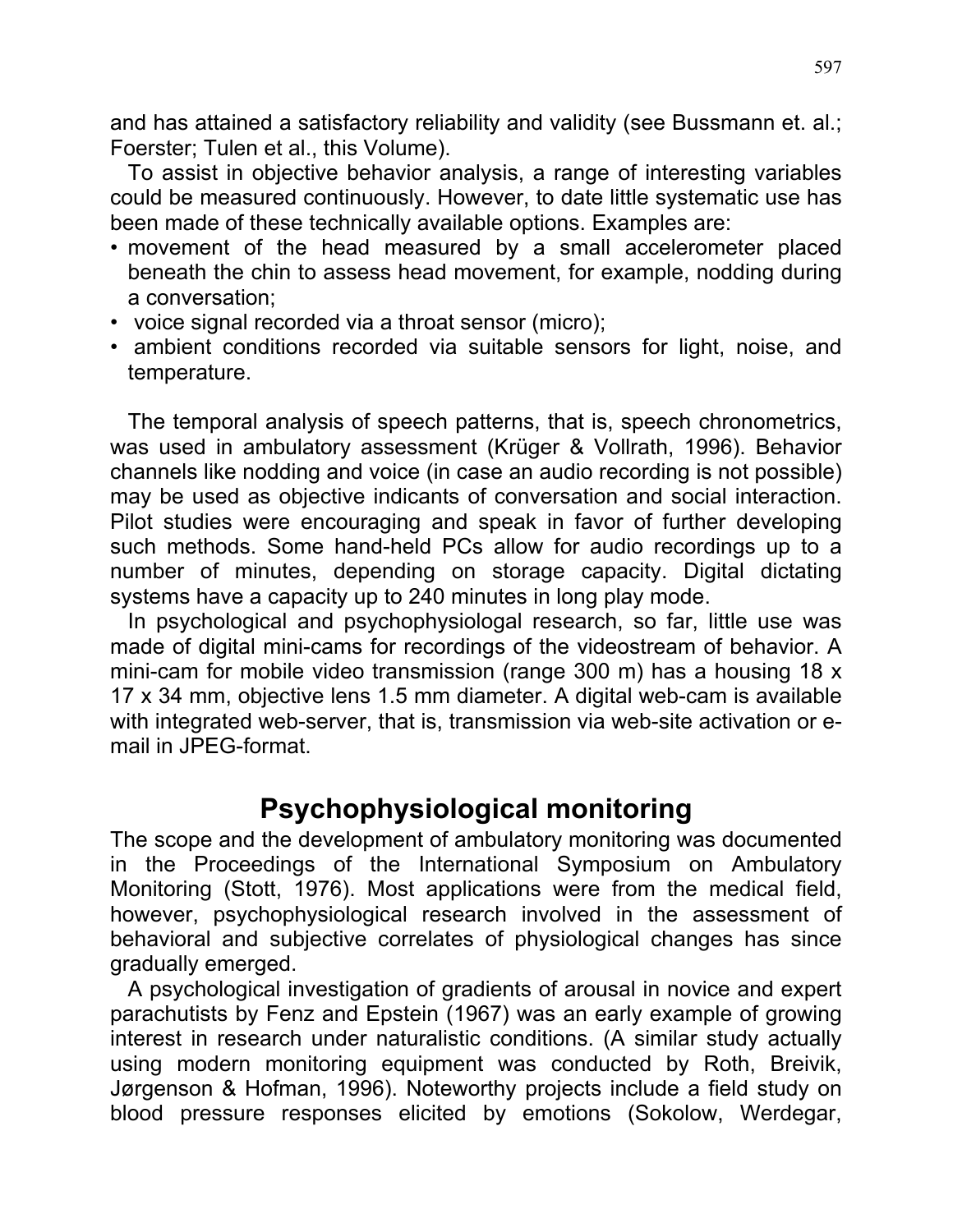Cowan & Brenenstuhl, 1970), changes in heart rate during daily life and self-report on mood changes (Roth, Tinklenberg, Doyle, Horvarth & Kopell, 1976) and the recording of heart rate, physical activity and self-reports (Taylor et al, 1982). Nevertheless, the psychological data were still recorded by paper-and-pencil methods.

Monitoring methodology in psychophysiology requires the concurrent recording of the essential response channels. Because cassette recorders at that time had a substantial wow and flutter, which might cause deviations in the order of several minutes per hour, the necessary post-hoc synchronization required special care using a timer channel, marker, etc. Concurrent recordings of psychological data were made using a small set of keys placed on a watchstrap (Fahrenberg et al., 1984, 1986). The EMOPAD was a specific device for data acquisition and was designed for use with the VITAPORT 1 (Jain, Mutz & Mucha, 1992).

The BIDATA (Buse & Pawlik, 1994, 1996) and the MULTITALENT MT (Zak, Simbach, Germany) were probably the first systems designed as multi-channel recorders for psychological and physiological data. The MT (NSC 800 CPU) had three analog input channels, 20 keys for recording behavioral data, a display for item text, acoustic feedback, and a number of further options. Based on this device, Myrtek et al. (1988) developed the methodology of interactive psychophysiological monitoring (see below).

In 1987, a multimethod strategy for psychophysiological 24-hour monitoring of blood pressure reactivity was developed (see Fahrenberg, 1987, 1990, 1996; Fahrenberg, Heger, Foerster & Müller, 1991; Heger, 1990; Käppler, 1994). This method consisted of recordings of blood pressure, heart rate, physical activity, and respiration rate, and – concurrent to each blood pressure measurement – obtained a computer-assisted selfreport on setting, behavior, emotional state, and experience. The equipment in these studies was made up of a four-channel recorder for physiological measures (Physioport, Par-Natic, Berlin), a pocket-sized computer (Casio PB 1000 or Psion 3a), and a dictating system (Walkman recorder, Sony WM 202)

Systolic and diastolic blood pressure were measured intermittently by the auscultatory method, employing a microphone and R-wave gating to detect Korotkoff sounds. During the day, a measurement interval of 30 minutes, with a random component of  $+5/-5$  minutes, and, at night, an interval of 60 minutes (+5/-5) was used. The physical activity index was derived from continuous registration of an three-directional piezoelectric accelerometer. The pocket-computer provided a convenient medium for obtaining a selfreport on setting variables and activities, as well as self-ratings of emotional state and level of physical activity. The setting protocol contained four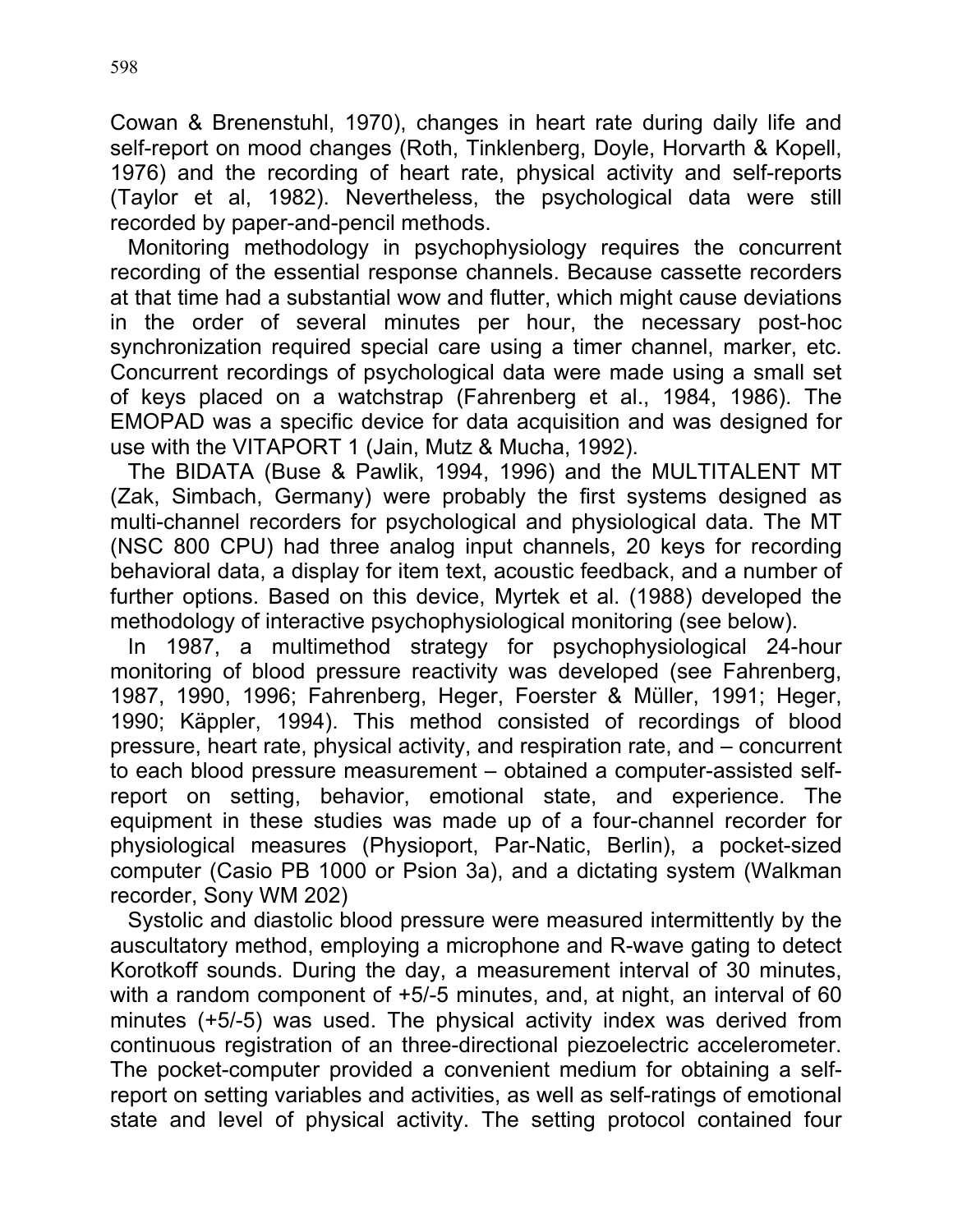aspects (location, social context, posture, activities). The momentary state was assessed by means of ten seven-point adjective rating scales, and two retrospective ratings related to perceived stress and physical activity in the preceding interval. The pocket-computer was initially programmed to record self-reports at fixed intervals, for example, at intervals of 30 minutes, and subjects were instructed to give additional self-reports when relevant events occurred. In subsequent studies, subjects were instructed to give a selfreport immediately after each BP measurement, which in turn was automatically initiated at intervals of 30 (±5) minutes. The dictating system – via a microphone fixed to the subjects' shirt or top – was used to obtain comments on the more specific aspects of behavior settings and events. Such information is also important for estimating the subject's time budget and for the segmentation and evaluation of the 24-hour-record (cf. Fahrenberg, 1996).

### **Controlled monitoring**

The multi-method approach was applied in a number of studies on blood pressure reactivity to obtain 24-hour BP profiles. Although this equipment, in particular its weight and the noisy pump system imposed some restrictions, it was well accepted by nearly all participants and hypertensive patients. Concurrent recordings of physical activity provided means for a segmentation of recordings according to high or low activity. Energy expenditure and posture are essential sources of BP variance and require appropriate controls if BP level and sudden blood pressure surges are to be evaluated adequately. Thus, activity-controlled psychophysiological BP profiles were obtained under conditions of daily life. The methodology allowed for time sampling and for event sampling of blood pressure and subjective state, as well. Furthermore, standardized or semi-standardized measurement periods were included which served as a reference for interand intra-individual comparison. As part of the standard protocol in 24-hour monitoring, the subjects performed specific tasks: climbing a stair case, performing a mental test, and participating in a short interview.

Multimethod assessment strategies of this kind, using hand-held PC instead of written diaries, were likewise developed, for example, by Kamarck et al. (1998) and Schmidt and Jain (1996).

#### **Interactive monitoring**

The development of recorder equipment suitable for physiological and psychophysiological recordings and on-line (real-time) analysis led to innovative research strategies. Contingent to changes of certain physiological parameters, a patient can be prompted by a beeper signal to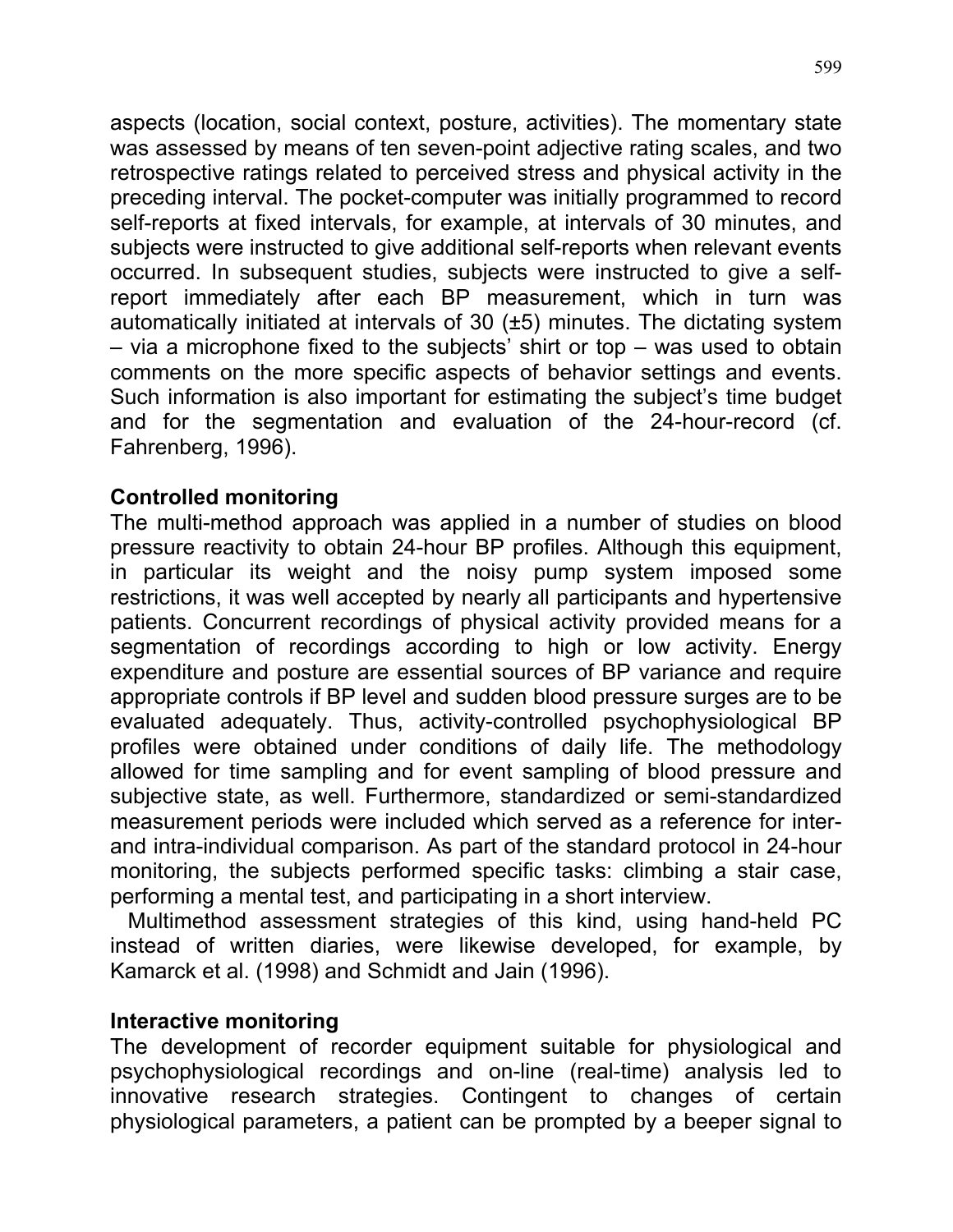record specific events, activities, or symptoms. Myrtek et al. (1988) and Myrtek, Brügner and Müller (1996) developed a new methodology for interactive monitoring of "additional heart rate" and concurrent assessment of subjective state change (cf. Myrtek & Foerster, this Volume). The on-line analysis of ECG changes were used also in detection and early warning of transient myocardial ischemia (Barry, Campbell, Nabel, Mead & Selwyn, 1987; Myrtek, Fichtler, König, Brügner & Müller, 1994; Kinne & Droste, 1996; Kinne, Droste, Fahrenberg & Roskamm, 1999) and in triggering a concurrent blood pressure measurement (Deedwania & Nelson, 1990).

# **General issues in methodology**

Developments in research designs, measurement issues, sampling, and statistical data analysis have been discussed in other chapters of this volume, so that it may suffice here to refer to general issues of the ambulatory assessment approach as a whole.

The interplay between progress in information technology and the development of new research questions is evident. Innovative methodologies were developed to assess physiological and psychological parameters that were previously not accessible or were not accessible in a satisfactory manner, for example, only under the restrictions of the artificial laboratory settings and with highly questionable external validity. Such developments have stimulated new research questions leading to a mutual process of progression and refinement of hardware and software, and, moreover, promoting the development of new strategies in statistical data analysis.

Several issues are noteworthy in discussing the origins and developments of computer-assisted monitoring and assessment. Such issues include the choice between special-purpose or multi-purpose equipment, the acceptance of this methodology by study participants and patients, and the attitude of professionals and potential users regarding these innovations, exchange of know-how, attempts at standardization, and aspects of cost-benefits.

## **Special- and multi-purpose devices**

A prevailing issue concerning the more recent application of monitoring is the question whether equipment which has to be specifically designed for a certain application is to be given preference to a readily available device which does not fulfill all the requirements of that applications. Specialpurpose devices are available for certain applications in medicine, especially ECG and BP recorder. Such equipment is produced in a large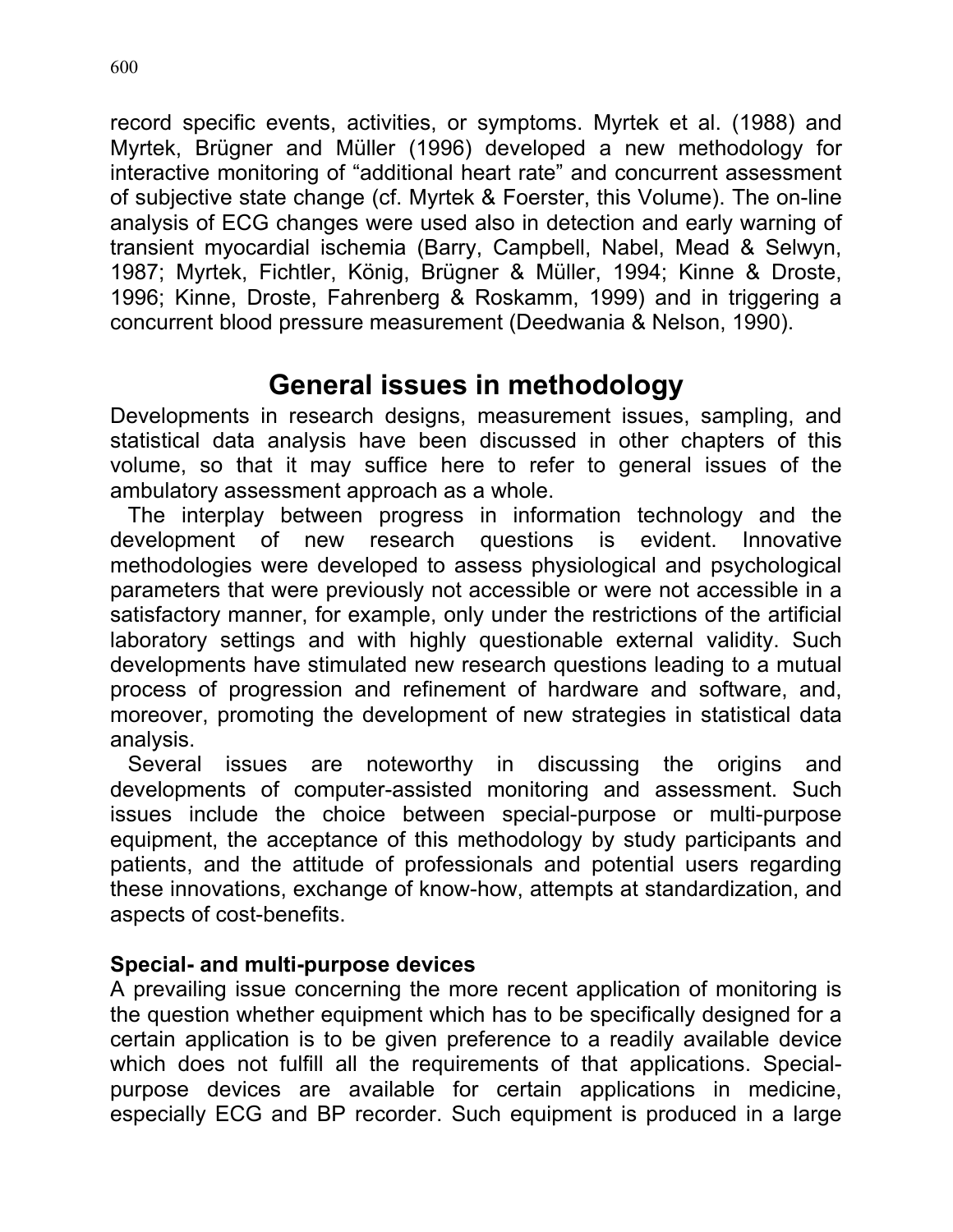number and is less expensive than multi-purpose recorders. However, these convenient devices are limited in the sense that the selection of channels, operating characteristics and other features is pre-determined. ECG and BP recorders usually lack channels for concurrent registration of physical activity and psychological data.

Since research evidence has strongly affirmed that blood pressure variability and the effects of energy expenditure and body position (for example, standing upright, body rotation during sleep affecting the distance between cuff and heart level) are confounded, this unwanted (however unknown) variance should be controlled for in a more thorough evaluation of significant blood pressure surges. Ambulatory monitoring studies which have used multi-channel recordings have strongly suggested that the inclusion by manufacturers of at least one channel for a tridimensional accelerometer device would provide the necessary data for an adequate analysis of 24-hour recordings.

Equipment in modular, multi-purpose designs, on the other hand, may be more suitable in many fields of the behavioral sciences for monitoring and assessment because of its flexibility and adaptability to a range of research questions. These devices are probably more expensive and less well supported with application software.

In psychology, computer-assisted data acquisition by hand-held PC may require a choice between a general-purpose hand-held PC and a tailormade system with, for example, software for recording self-ratings or responses to mental performance tests (cf. Pawlik & Buse, this Volume). A general-purpose hand-held PC will be less costly, but is not provided with the appropriate software. Software development, depending on the range of options required, may amount to a formidable task and most users would prefer to acquire such programs from other institutions or licenses, respectively. Such software developments were referred to in a number of chapters in this Volume.

#### **Acceptance, compliance, and reactivity**

From the beginning, there have been concerns raised about the acceptance of monotoring and the validity of monitoring in daily life has been questioned. Ambulatory assessment with a pocket PC or recorder depends on the favorable attitude and motivation of the participating subjects. It is essential that the equipment is readily accepted and that good compliance to instructions is established and sustained. If the ambulatory monitoring is part of a diagnostic process or a treatment program, the patient's consent to the monitoring follows in the course of the interaction with the clinicians. For this reason, the attitude of patients may be different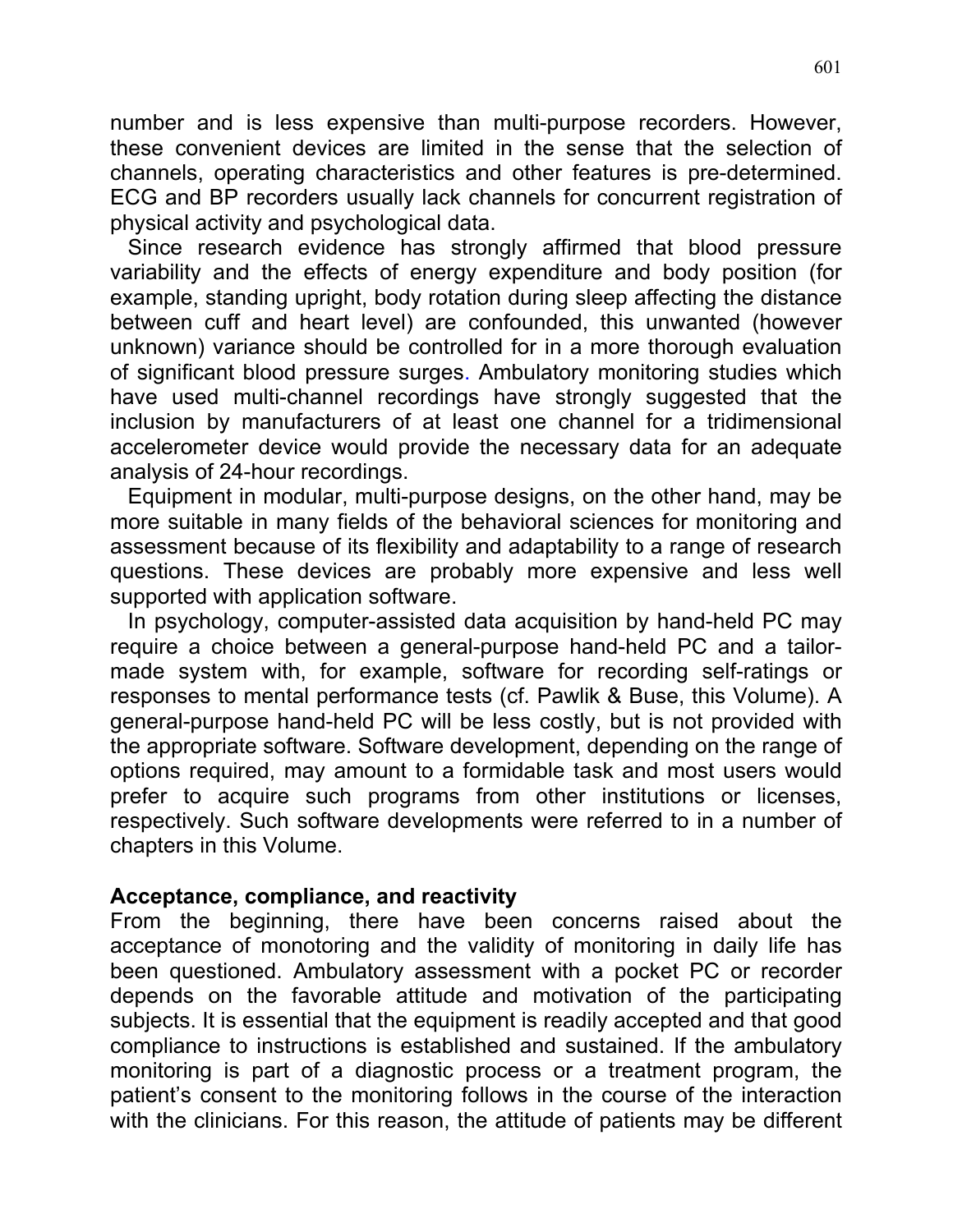and the acceptance of monitoring may be higher within the health care system than in research projects. The ambulatory assessment should not cause major problems with the social environment. A comprehensive postmonitoring-interview is recommended in order to obtain information on these essential aspects.

The book on "Microcomputers and Clinical Psychology" edited by Ager and Bendall (1991) discussed already many of the essential issues, applications and future developments in this domain. The contributions still referred to the use of stationary PCs, although the pioneer studies employing hand-held PC had been published already. These issues included, for example, computer-assisted assessment of psychological problems, computer-based neuropsychological assessment and cognitive rehabilitation, applications for people with learning disabilities, expert systems and the role of the clinical psychologist. A chapter on psychological aspects of the new technological age referred to client reactions to computerized assessment. In some cases there was a reluctant attitude or even computer-phobia and in others the favorable response of most clients was indicated.

The acceptance of the hand-held computer in field studies and of ambulatory monitoring in general appears to be much higher than initially anticipated by investigators (cf. Fahrenberg & Myrtek, 1996; 2001). The experience of being equipped with a new electronic device can be a motivating condition to participants. Furthermore, motivation can stem from the participation in a diagnostic procedure or research project and the willingness to learn about oneself: "Everybody is his own blood pressure (or stress) researcher." However, it is understandable that at some workplaces and by some subjects this attitude is not shared. Certain environments will be less suited to ambulatory monitoring, however, the registration of the ECG and motion (actometer) are feasible in practically all conditions because these recordings are disguised to the public. Intermittent automatic blood pressure measurements, beeper signals, and the instruction to type a response into a hand-held computer may be a problem in some instances because they distract the participant or elicit positive or negative responses and comments from others. A computer-assisted method for obtaining selfreports and physiological measurements has the specific advantage of being able to register an protocol of the subject's compliance and the exact timing of data acquisition.

Reactivity means that the method of observation and measurement itself is one aspect of the unwanted variance because of specific interactions such as awareness, adaptation, sensitization, and coping tendencies (cf. Haynes & Horn, 1983; Stern, 1986). Such reactivity may include a bias that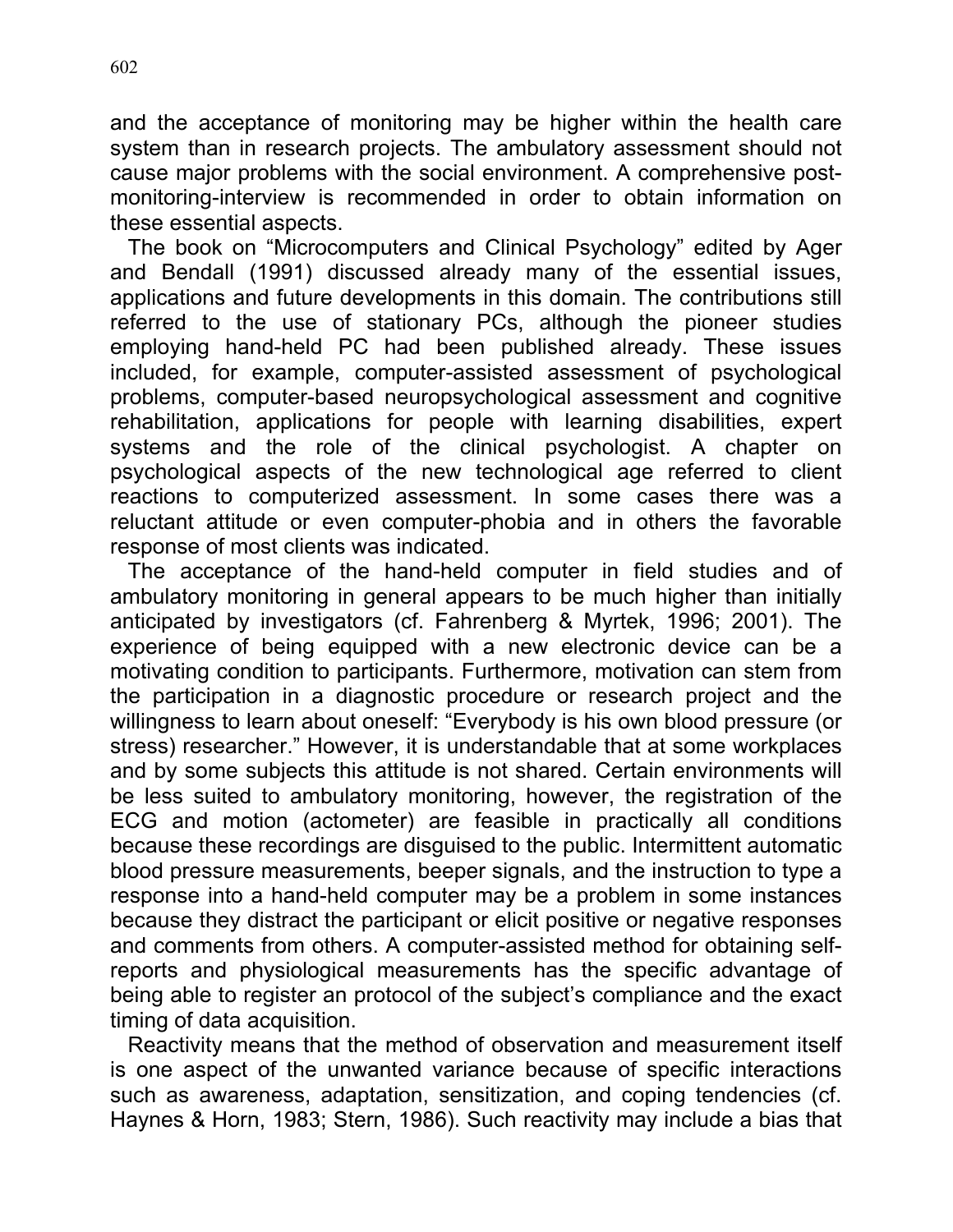is common to a class of methods or specific to one method. Non-reactive methods are clearly an exception in psychological assessment and physiological measurement, indeed this an analogy to Heisenberg's uncertainty principle: the attempt to measure a phenomenon may distort this phenomenon.

Three aspects of reactivity, however, appear to be specific to ambulatory assessment. Subjects may: (1) tend to steer clear of certain settings during the recording in order to avoid being monitored there; (2) tend to unintentionally or deliberately manipulate the recording systems, shift settings of the PC and may even try to get access to the program; and (3) try to test their capacities or the equipment by unusual patterns of behavior, exercise or vigorous movements. At present, only a post-monitoring interview can reveal these effects and their actual evaluation is rather difficult. Little is yet known about the advisability of including a few control items and questions in the computer-assisted questionnaire that directly refer to actual (non-) compliance and method-dependent effects; for example, the subject's being irritated by the beeps or having specifically changed the usual routine.

#### **Ethical issues**

Ethical issues that are specific to ambulatory monitoring studies have hardly been discussed in the literature. The monitoring could be regarded as a case of "Big brother is watching you", that is, an invasion of privacy. Of course, the guidelines of ethics committees must be adhered to. Appropriate data protection is a concern because ambulatory assessment may violate privacy more easily than alternative methods (Schuler, 1982; Bersoff & Bersoff, 2000). Furthermore, persons not being assessed may become involved in the observation and evaluation of settings when these are being carried out. Obtaining the subject's informed consent before the recording starts is essential, but may be problematic since the exact course of daily activities and events cannot be anticipated. Moreover, it may be more difficult to explain the essential hypothesis of the investigation, variables, and methods of analysis in ambulatory studies than in the laboratory. Especially when psychological data and recordings of behavioral (motor) activities are obtained, the participants should be briefed about the kind of findings and conclusions that can be derived from such protocols. Thus, the post-monitoring interview is well suited to recalling specific events and discussing problematic aspects.

#### **Cost-benefit**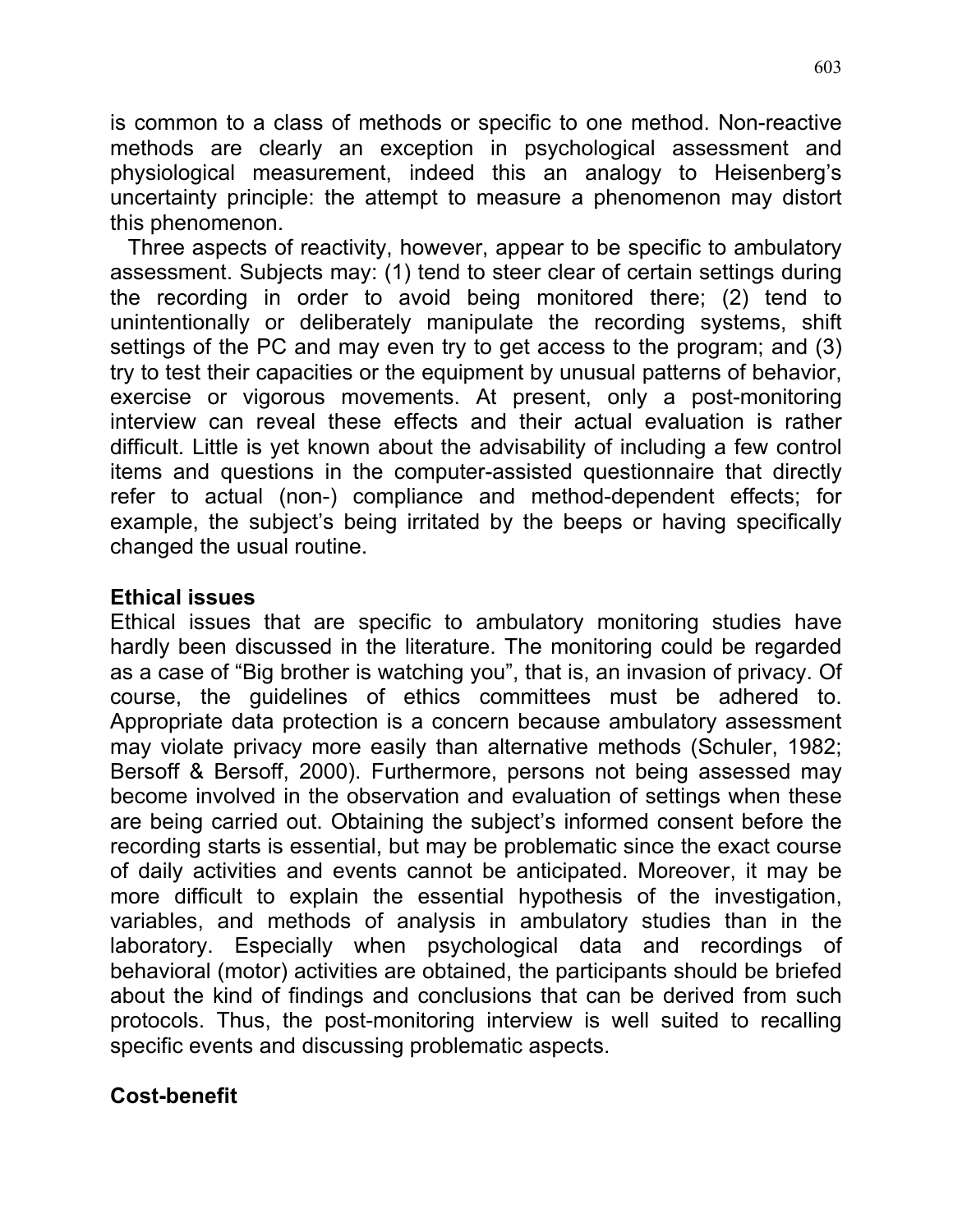Ambulatory assessment methodology has certain advantages compared with stationary equipment. However, the recorder/analyzer will usually be more costly. The expectation is that cheaper devices, suitable for multichannel physiological recordings, and cheaper pocket-PCs will be developed in future. Thus, a more extensive use of the ambulatory assessment technology is foreseeable as is already the case in single purpose ECG recorders or blood pressure recorders. The higher ecological validity of the ambulatory assessment will encourage such applications.

### **Exchange of know-how and training**

The ISAM Meetings were initiated to provide the first opportunity of its kind for the presentation of new technologies and methodologies of ambulatory monitoring (Stott, 1976; Stott et al., 1978, 1982; Dal Palú & Pessina, 1986). Journals, devoted to this subject, included: *Biotelemetry and Patient Monitoring* (1972–1982, then, *Acute Care* 1983–1989), *Biotelemetry* (1974– 1977), *Journal of Ambulatory Monitoring* (1988–1995), *Journal of Medical Engineering* & *Technology* (1976–), and *Blood Pressure Monitoring (*1996– ).

A number of symposia on ambulatory monitoring have taken place at annual meetings of societies, like the Society for Psychophysiological Research, the European Federation of Psychophysiological Societies, and national congresses. On a smaller scale, there were a number of users' meetings over the years regarding, for example, the application of specific systems (like Vitaport-Meetings and Portapres Meetings in Germany, VU-AMS Workshops in Amsterdam, NL). At such workshops, participants from a wide range of institutions and disciplines met who would not normally attend the same annual congresses. The diversity of equipment and research interests, of course, is a severe handicap for in-depth cooperation. There is an obvious need for the exchange of know-how and training, however, this requires more time than is available for conventional workshops at larger congresses. Noteworthy was a training course on "Psychobiological ambulatory monitoring in health psychology", staged by the Research Institute for Psychology and Health (at Utrecht University and Leiden University, NL) in 1997.

Among these meetings were two workshops organized by the Forschungsgruppe Psychophysiologie, Psychology Department, Freiburg University, and funded by the Deutsche Forschungsgemeinschaft. These meetings were encouraging and the resultant manuscripts formed the core of the present volume and the previous book published in 1996.

Physiological measurement and monitoring, as in the laboratory, require specific training, technical assistance, and software development. This can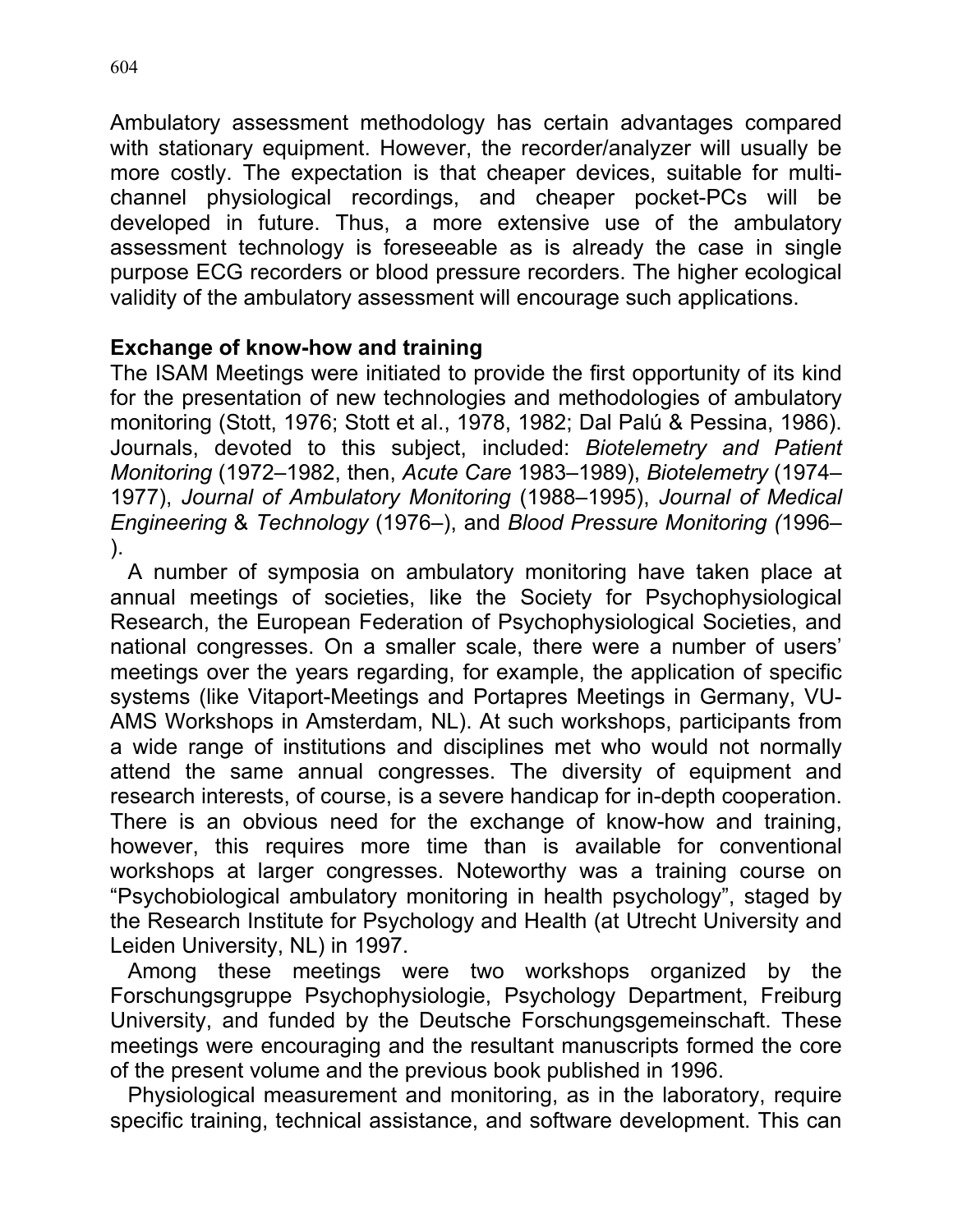hardly be achieved in a sole person enterprise. It needs team work and adequate funding to foster a continuous development of skills and general competence. One may assume that over the years a large number of multipurpose recorders were purchased but rarely used because it was realized only to late that the methodology needed is by no means as simple and convenient as in the case of BP or ECG recorders.

#### **Acceptance and impact of computer-assisted monitoring methodology in psychophysiology and psychology**

In medicine, the ambulatory monitoring of BP and ECG are now indispensable routine methods. The ever more widespread application of the new methodology can be attributed to its practical usefulness which was evident in the increased validity of diagnosis and in the external validity of therapy outcome evaluation – and in the fact that such applications were paid for by the insurance companies.

In contrast, computer-assisted monitoring and assessment still appear to have had little impact in psychophysiology and psychology. A general scan through journals and congress programs (including symposia, papers, posters) will easily confirm the impression that these applications have largely stagnated. In psychophysiology, for example, over many years a nearly constant percentage of five or less per cent of posters refer to ambulatory monitoring methodology. It fits into this picture that the previous volume "Ambulatory Assessment" had only one review (Turpin, 1999) in international journals.

Standard textbooks on behavioral research methods, for example, Kerlinger and Lee (2000), although acknowledging the specific advantages and disadvantages of both, laboratory and field research, hardly refer to the new methodologies based on computer-assisted data acquisition and monitoring in the natural environment. An exception is Goldstein and Hersen (2000), who at least mention such developments.

This situation may be due to several reasons. In spite of the pioneer work in the late seventies and eighties, this methodology had little influence on present day mainstream research activities. Investigators seemed to be concerned with the possibility that hand-held PC and other monitoring systems might have little acceptance in study participants and patients. This attitude was put into words by van Egeren and Madarasmi (1988): "We initially considered using a small, hand-held programmable microcomputer to log diary information but abandoned the idea because the operation of these devices is too complex and the fear of computers on the part of some people too great to ensure reliable performance. Instead we developed the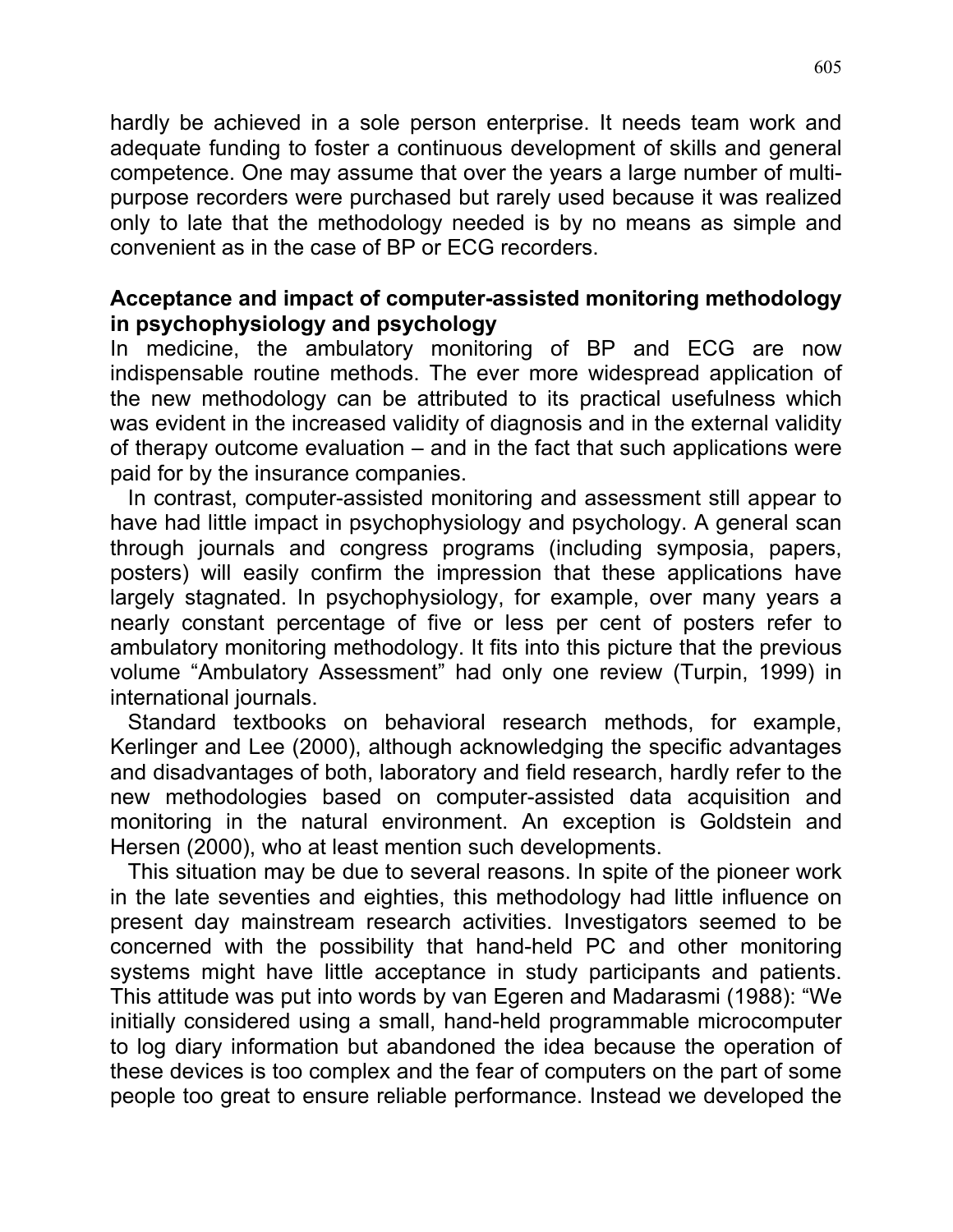mark sense diary card ..." (p. 180). However, was this attitude based on empirical evidence ?

The feedback from participants of ambulatory monitoring studies, even in the past, when the equipment was more obtrusive and uncomfortable, was on the whole encouraging. A general acceptance of and, in particular, interest in these new methods was indicated and appeared to motivate the participants. Such compliance was reported by many investigators (see above), although for some populations and some subjects this methodology appears to be less suitable.

The critical attitude seems to be based on theoretical preconceptions or even prejudice and is particularly noteworthy because of the enduring controversy in theoretical psychology about the dichotomy of artificial laboratory setting versus naturalistic observation. This controversy is often misleadingly paralleled with the a dichotomy of internal versus external validity. Both aspects of validity rightly have to be put under scrutiny in laboratory experimentation as well as in ambulatory assessment (for a more extended discussion see Fahrenberg, 1996; Fahrenberg & Myrtek, 2001; Patry, 1982; Pawlik, 1988).

Pawlik (1988, 1996) has pointed out that differential psychology and personality assessment might have taken a basically different course of development had the empirical approach initially been one of data acquisition in daily life instead of mental testing and laboratory experimentation. Of course, ambulatory assessment requires the elaboration of specific designs and strategies (see for example, Stemmler, 1996) and the development of appropriate statistical models for multi-level analyses and rather short time series (for example, Delespaul, 1992; Schwarz & Stone, 1998; Suen & Ary, 1989; Totterdell, Briner, Parkinson & Reynolds,1996; see also, Ott & Scholz; and Wilhelm, this Volume).

A rather reluctant attitude toward ambulatory monitoring and assessment of individual differences and testing hypotheses under naturalistic conditions may be further due to general assumptions derived from the philosophy of science and the logic of research. The general attitude is one of favoring the testing of theories under highly controlled conditions and not of deliberating to much on inductive approaches, that is, accumulation of empirical facts as raw material for subsequent theory building. This attitude may appear to be adequate in the natural sciences (which has undergone a long and very successful history of data gathering and inductive reasoning), but in the behavioral sciences an inductive-hypothetico-deductive strategy still is a useful approach. For a range of issues, ambulatory monitoring methodology has already shown that findings and conclusions based on laboratory experiments were hardly tenable on empirical grounds, provided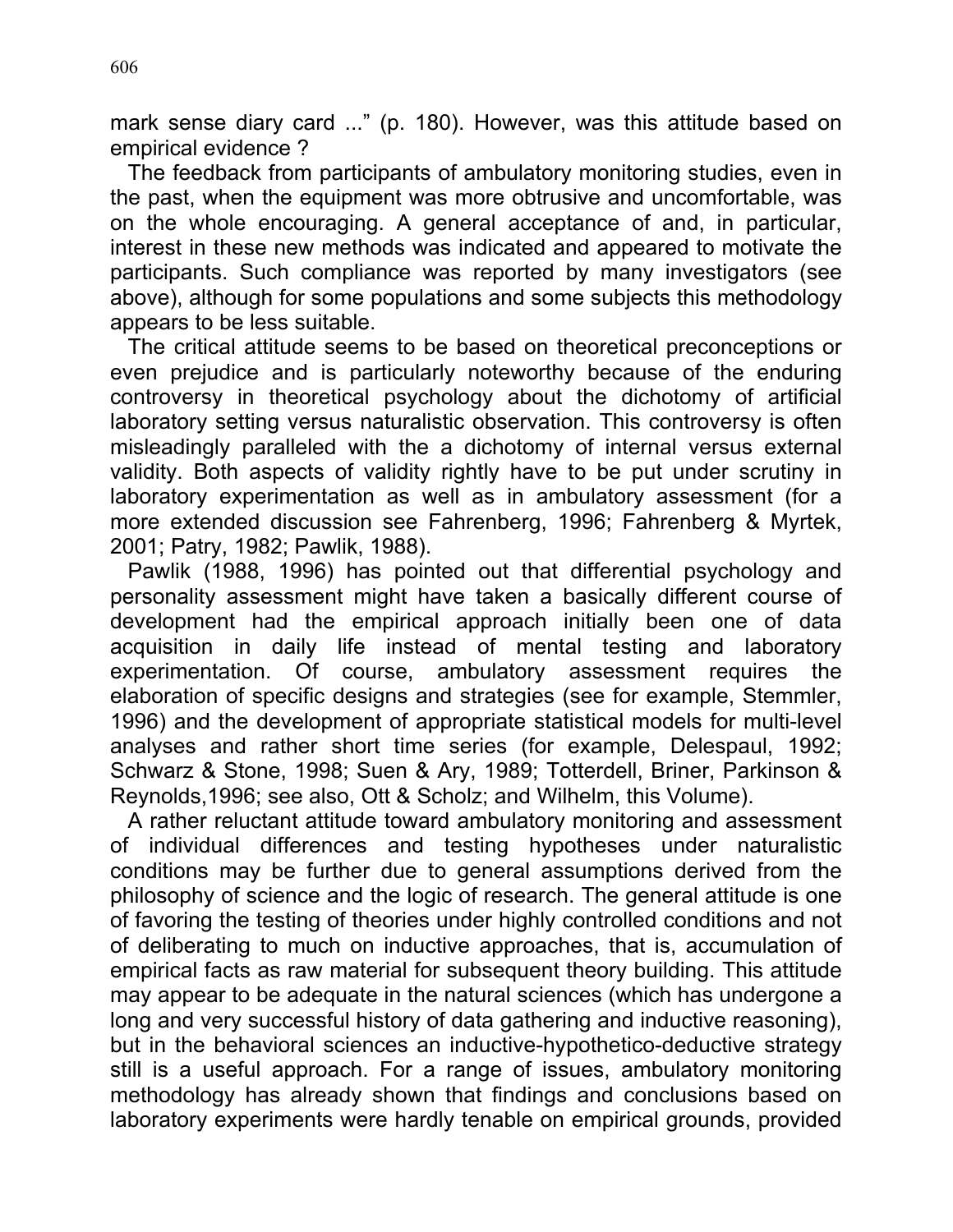that the field studies have been seriously taken into account. Neither the dichotomy internal/external validity nor theory driven/data driven research are adequate descriptions of the basic methodological issues implied here, however, sometimes the discussion and probably the willingness to apply innovative methodology may be hindered by such views.

Following from this, the impression is that the acceptance of this methodology may be greater by study participants and patients than by mainstream psychologists and psychophysiologists. In Germany, for example, where basic research reports on large scale psychological and psychophysiological monitoring studies were published in the early eighties, the impact of these reports was hardly noticeable in spite of the availability of technically advanced equipment in the country. Not even in fields particularly suited to ambulatory assessment methodology, for example, diagnosis and evaluation in behavior therapy, investigation of symptom reports in chronic illness and psychiatric patients, or engineering psychophysiology, was a wide acceptance evident (for reviews, Fahrenberg, 2000; Fahrenberg & Myrtek, 2001; Fahrenberg & Wientjes, 2000).

Two further issues should be mentioned which could explain the hesitant and sceptical attitude of mainstream researchers: costs and necessary training. The price of a hand-held PC, of course, exceeds the cost of paperand-pencil methods but is not really so high as to hinder its use when the advantages of flexibility of data acquisition, the high technical reliability and exact timing are to be taken into account. Ambulatory assessment methodologies need some training. However, the use of a PC is a common skill today.

## **Perspectives**

During the last two decades, a fast development in microprocessor technology has enabled the design of new instrumentation and, accordingly, new methodologies in medicine and the behavioral sciences. Multi-channel recorders/analyzers and special purpose devices for physiological measures and convenient hand-held PCs for acquisition of psychological data are available. Such systems allow innovative research and practical application in many fields and essential findings have been obtained. In medicine, ambulatory monitoring is an indispensable routine method.

There are two noticeable developments which probably exert an essential influence on the computer-assisted methods in medicine and the behavioral sciences: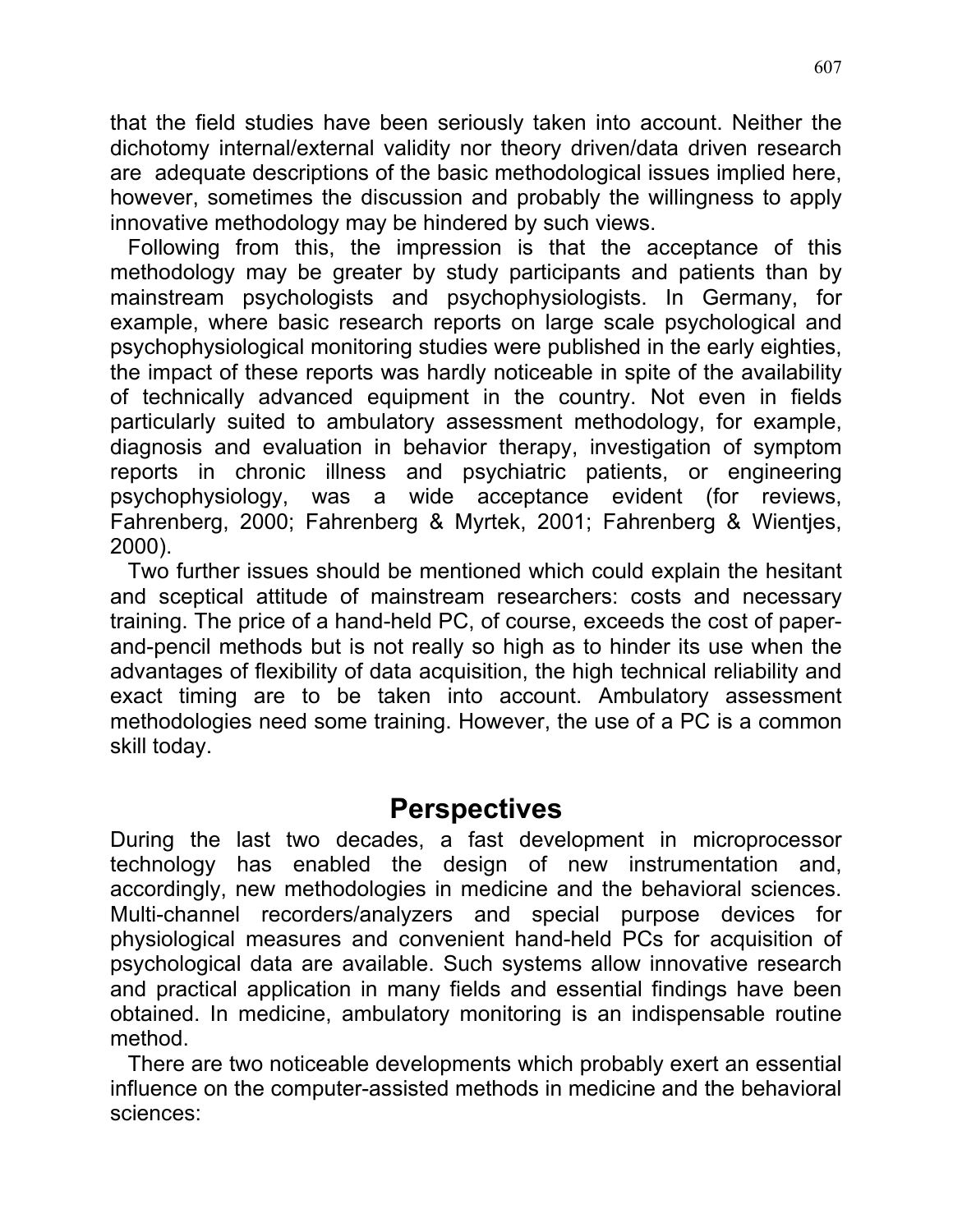— The arrival of the web-based mobile telecommunication (e. g., IMT-2000 and UMTS). The fusion of mobile and fixed networks will stimulate the evolution and progress toward universal mobile telecommunication systems. These new information technologies would allow for personal mobility and for access to, for example, experts and knowledge-based systems.

The arrival of new patient monitoring equipment appears to revolutionize the way in which patient information is transmitted and used in the healthcare system:

"Healthcare institutions are progressively pursuing a reduction in patients lengths of stay as a means of achieving cost containment. Encouraging earlier ambulation while continuing to monitor the patients is just one of the methods applied to attain this goal. This has, in turn, stimulated the development and use of telemetry and telemedicine in both the hospital and home environments." (From a Report on European Patient Monitoring Device Market, 2000, provided by Frost & Sullivan, an international marketing consulting company.). Wireless technology will transform healthcare in many respects (Leopold, this Volume; Walsh, 2000). A bibliography of health care journal articles regarding *Professional and Patient Use of Palm Tops, PDAs, and Hand Helds* was provided by Stoddard, Arizona Health Sciences Library (stoddard@ahsl.arizona.edu).

The benefits of hand-held PC and internet technologies in clinical trials and the care of patients with chronic disease is the subject of an increasing number of publications. At present, we may only speculate about the consequences of such developing information technologies for the health care system and, to some extent, on subsequent developments in applied fields of psychology.

#### **From self-monitoring to self-management**

A hand-held PC may be useful in the diagnostic assessment of a variety of behavior disorders, for example, the assessment and self-management of drinking, smoking, and of eating disorders, in facilitating self-management in chronic illness, and moreover in neuropsychological training, in health care of the chronically ill, in patient education, and in behavior therapy:

- relaxation training (Baer & Surman, 1985);
- obesity (Burnett, Taylor & Agras, 1985, 1992);
- hypoglycemia in insulin-dependent diabetes mellitus (Cox et al., 1994; Schvarcz, Palmer, Berne & Bjork, 1991, see Kubiak & Hermanns, this Volume);
- in asthma patients (Osman et al., 1994; Leopold & Schandry, this Volume);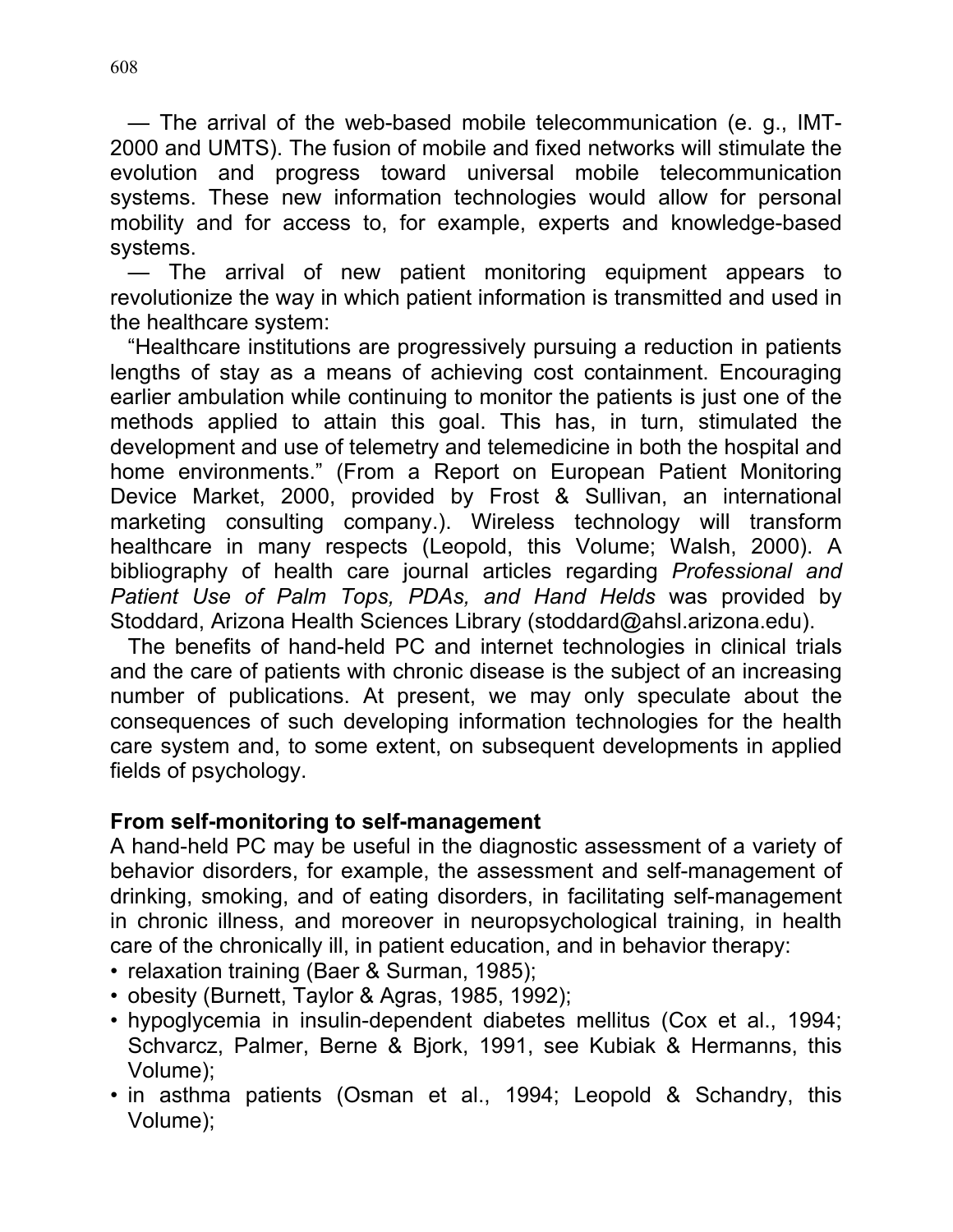• in ambulatory computer-assisted therapy for anxiety disorder (Newman, Consoli & Taylor, 1999; Newman, Kenardy, Herman & Taylor, 1996).

Computer-programs that are based on a hand-held PC can be used as a component of behavioral therapy: this was the message conveyed by a number of recently published pilot studies. The basic intention of this approach is evident from the following statement by Newman et al. (1999):

"This is the first report of a palmtop computer program developed to increase the efficiency and cost-effectiveness of cognitive behavioral therapy for generalized anxiety disorders (GAD). The computer program offers advantages to researchers, therapists, and clients. These advantages include continuous, unobtrusive collection of data of process data on treatment adherence as well as on the impact of cognitivebehavioral therapy techniques in the client's natural setting. In addition, the computer extends treatment beyond the therapy hour and motivates clients to comply with homework assignments by prompting practice of cognitive behavioral strategies." (p. 597).

The expectation is that the hand-held PCs and the recorder/analyzer for physiological measures will in future become smaller, cheaper and more refined. Further applications can therefore be anticipated. Such developments may include strategies for unrestricted and controlled monitoring, new strategies in interactive monitoring and on-line feedback, monitoring and concurrent recording of audio and video signals (intelligently pre-processed before stored), setting-dependent sampling, new strategies in self-monitoring and self-management in chronic illness. At present, it is hard to conceive to what extent specific expertise systems, and in particular, the wireless application protocol WAP, mobile phone short message systems SMS, and further developments in information technology will direct the course of this methodology.

#### **Acknowledgement**

Marcus Cheetham helped to improve the English version of this chapter.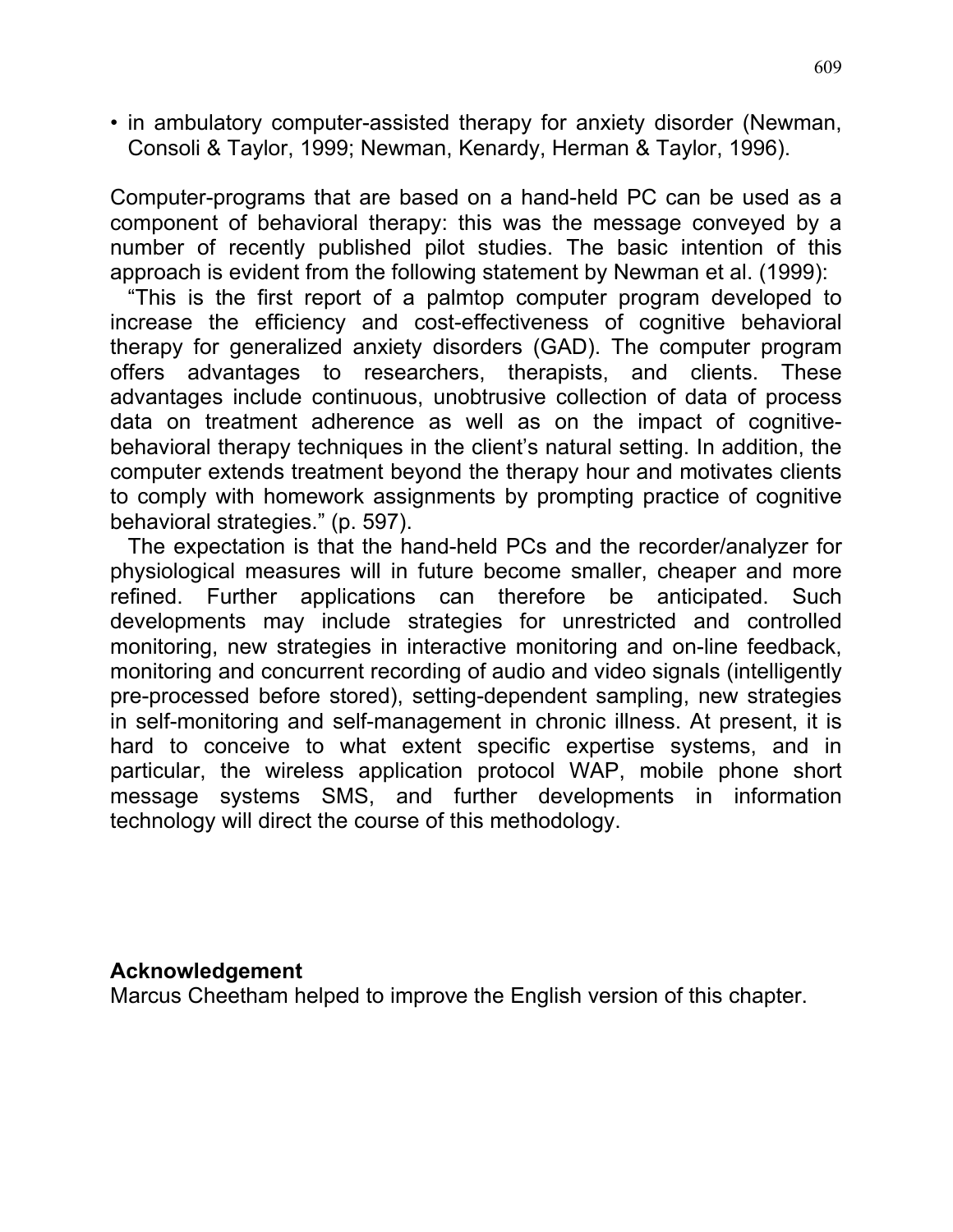## **References**

- Ager, A. & & Bendall, S. (Eds.) (1991). Microcomputers and clinical psychology: Issues, applications, and future development. Chichester: John Wiley & Sons.
- Albonetti, M.E. et al. (1992). Software multiple review. The Observer: software for behavioral research, version 2.0. Ethology, Ecology & Evolution, 4, 401–416.
- Amlaner, C.J. & Macdonald, P.W. (Eds.). (1980). A handbook of biotelemetry and radio tracking. Oxford: Pergamon Press.
- Bachmann, K., Thebis, J., Heynen, H.P. & Graf, N. (1967). Die drahtlose Blutdruckregistrierung unter physiologischen Belastungen. Verhandlungen der Deutschen Gesellschaft für Kreislauf-Forschung, 33, 185–188.
- Baer, L. & Surman, O.S. (1985). Microcomputer and relaxation. Perceptual and Motor Skills, 61, 499–502.
- Barry, J., Campbell, S., Nabel, E.G., Mead, K. & Selwyn, A.P. (1987) Ambulatory monitoring of the digitized electrocardiogram for detection and early warning of transient myocardial ischemia in angina pectoris. American Journal of Cardiology, 60, 483–488.
- Bersoff, D.M. & Bersoff,. D.N. (2000). Ethical issues in the collection of self-report data. In: A.A. Stone, J.S. Turkhan, C.A. Bachrach, J.B. Jobe, H.S. Kurtzman and V.S. Cain (Eds.). The science of self-report. Implications for research and practice (pp. 9–24). Mahwah N J: Lawrence Erlbaum.
- Bevan, A.T., Honour, A.J. & Stott, F.H. (1969). Direct arterial pressure recording in unrestricted man. Clinical Science, 36, 329–344.
- Brandstätter, H. (1983). Emotional responses for other persons in everyday life situations. Journal of Personality and Social Psychology, 45, 871–883.
- Brügner, G. (1998). MONITOR: Ein flexibles Programm zur Datenerhebung mittels Pocket-PC. Zeitschrift für Differentielle und Diagnostische Psychologie, 19, 145–147.
- Burnett, K.F., Taylor, C.B. & Agras, W.S. (1985). Ambulatory computer assisted therapy for obesity: A new frontier for behavior therapy. Journal of Consulting and Clinical Psychology, 53, 698–703.
- Burnett, K.F., Taylor, C.B. & Agras, W.S. (1992). Ambulatory computer-assisted behavior therapy for obesity: An empirical model for examining behavioral correlates of treatment outcome. Computers in Human Behavior, 8, 239–248.
- Buse, L. & Pawlik, K. (1994). Differenzierung zwischen Tages-, Setting- und Situationskonsistenz ausgewählter Verhaltensmerkmale, Maßen der Aktivierung, des Befindens und der Stimmung in Alltagssituationen. Diagnostica, 40, 2–26.
- Buse, L. & Pawlik, K. (1996). Ambulatory behavioral assessment and in-field performances testing. In J. Fahrenberg & M. Myrtek (Eds.). Ambulatory Assessment: computer-assisted psychological and psychophysiological methods in monitoring and field studies (pp. 29–50). Seattle, WA: Hogrefe & Huber.
- Bussmann, H. (1998). Ambulatory monitoring of mobility-related activities in rehabilitation medicine. Delft, The Netherlands: Eburon.
- Cattell, R.B. (1957). Personality and motivation. Structure and measurement. Yonkerson-Hudson, NY: World Book Company.
- Cicourel, A.V. (1982). Interviews, surveys, and the problem of ecological validity. American Sociologist, 17, 11–20.
- Cox, D.J., Kovatchev, B.P., Julian, D.M., Gonder-Frederick, L.A., Polonsky, W.H., Schlundt, D.G. & Clarke, W.L. (1994). Frequency of severe hypoglycemia in insulin-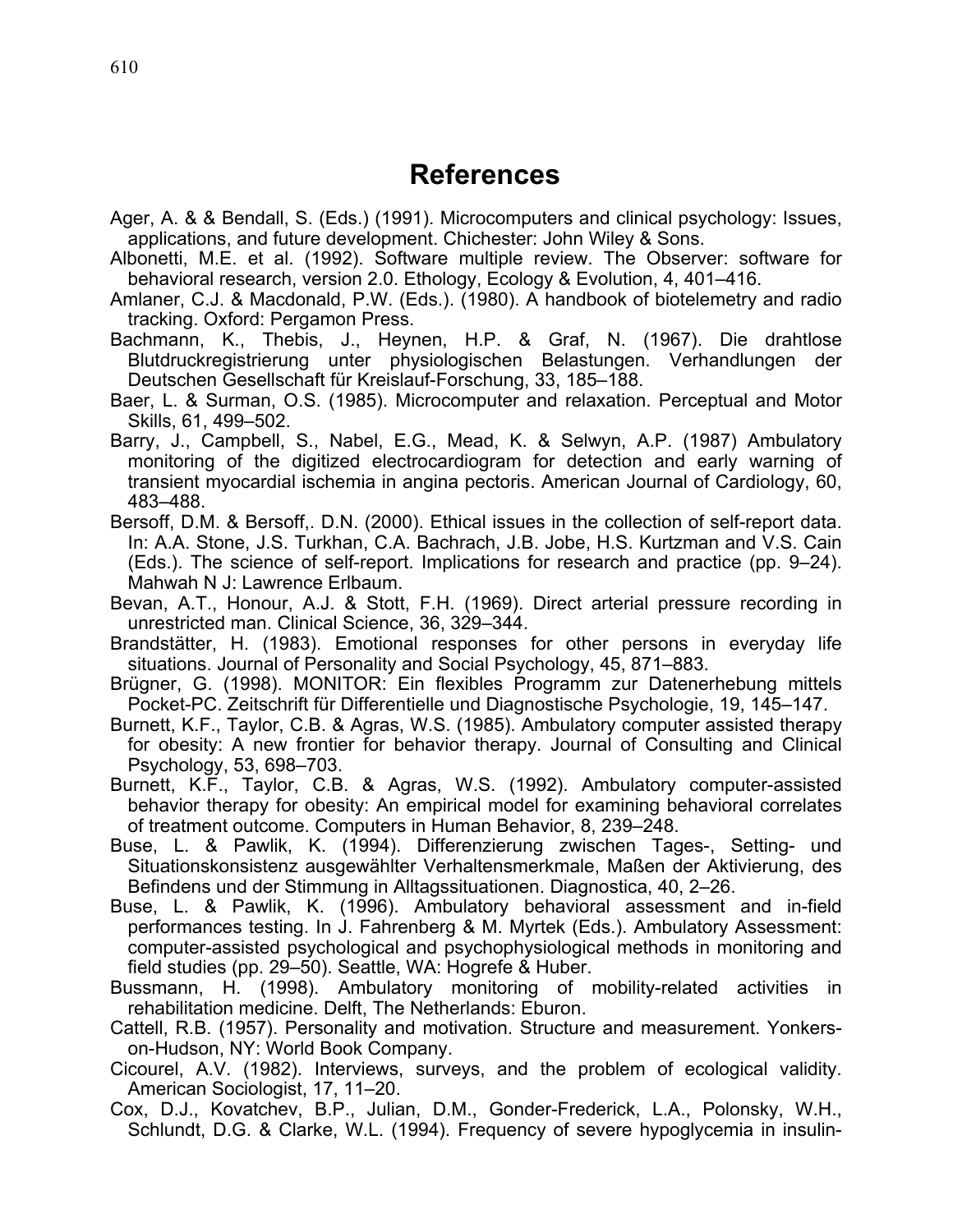dependent diabetes mellitus can be predicted from self-monitoring blood glucose data. Journal of Clinical Endocrinology and Metabolism, 79, 1659–1662.

Csikszentmihalyi, M. & Larson, R. (1987). Validity and reliability of the experiencesampling method. The Journal of Nervous and Mental Disease, 175, 526–536.

Dal Palù, C. & Pessina, A. (Eds.). (1986). ISAM 1985. Padova: Cleup.

- Deedwania, P.C. & Nelson, J.R. (1990). Pathophysiology of silent myocardial ischemia during daily life – Hemodynamic evaluation by simultaneous electrocardiographic and blood pressure monitoring. Circulation, 82, 1296–1304.
- Delespaul, P.A.E.G. (1992). Technical note: devices and time-sampling procedures. In M. de Vries (Ed.), The experience of psychopathology. Investigating mental disorders in their natural settings (pp. 363–373). Cambridge: Cambridge University Press.
- de Vries, M.W. (Ed.). (1992). The experience of psychopathology. Investigating mental disorders in their natural settings. Cambridge: Cambridge University Press.
- Elias, M.F. (1984). Handheld computers for recording timed behavior observations. Ethology and Sociobiology, 5, 59–60.
- Fahrenberg, J. (1987). Extension from the laboratory to the field: On the generalizability of psychophysiological assessments (Abstract). Psychophysiology, 24, 569–570.
- Fahrenberg, J. (1990). Simultaneous physiological and psychological ambulatory monitoring: Issues in theory and assessment (Abstract). Symposium. Society for Psychophysiological Research. October 1990, Boston. Psychophysiology, 27, S10– S11.
- Fahrenberg, J. (1996). Concurrent assessment of blood pressure, heart rate, physical activity, and emotional state in natural settings. In J. Fahrenberg & M. Myrtek (Eds.). Ambulatory Assessment: computer-assisted psychological and psychophysiological methods in monitoring and field studies (pp. 165–187). Seattle, WA: Hogrefe & Huber.
- Fahrenberg, J. (2000). Psychophysiologie und Verhaltenstherapie. In J. Margraf (Ed.), Lehrbuch der Verhaltenstherapie (2. Aufl.) (pp. 107–124). Berlin: Springer.
- Fahrenberg, J., Foerster, F., Schneider, H.J., Müller, W. & Myrtek, M. (1984). Aktivierungsforschung im Labor-Feld-Vergleich. München: Minerva.
- Fahrenberg, J., Foerster, F., Schneider, H.J., Müller, W. & Myrtek, M. (1986). Predictability of individual differences in activation processes in a field setting based on laboratory measures. Psychophysiology, 23, 323–333.
- Fahrenberg, J., Heger, R., Foerster, F. & Müller, W. (1991). Differentielle Psychophysiologie von Befinden, Blutdruck und Herzfrequenz im Labor-Feld-Vergleich. Zeitschrift für Differentielle und Diagnostische Psychologie, 12, 1–25.
- Fahrenberg, J. & Myrtek, M. (Eds.) (1996). Ambulatory Assessment: computer-assisted psychological and psychophysiological methods in monitoring and field studies. Seattle, WA: Hogrefe & Huber.
- Fahrenberg, J. & Myrtek, M. (2001). Ambulantes Monitoring und Assessment. In F. Rösler (Ed.), Enzyklopädie der Psychologie. Serie Biologische Psychologie. Band 4: Grundlagen und Methoden der Psychophysiologie (pp. 657–798). Göttingen: Hogrefe.
- Fahrenberg, J. & Wientjes, C.J.E. (2000). Recording methods in applied environments. In R.W. Backs & W. Boucsein (Eds.), Engineering psychophysiology: Issues and applications (pp. 111–136). Mahwah, New Jersey: Lawrence Erlbaum.
- Farrell, A.D. (1991). Computers and behavioral assessment: Current applications, future possibilities, and obstacles to routine use. Behavioral Assessment, 13, 159–179.
- Fenz, W.D. & Epstein, S. (1967).Gradients of physiological arousal in parachutists as a function of an approaching jump. Psychosomatic Medicine, 29, 33–51.
- Goldstein, G. & Hersen, M. (2000). Handbook of psychological assessment. (3<sup>rd</sup> ed.). Amsterdam: Pergamon-Elsevier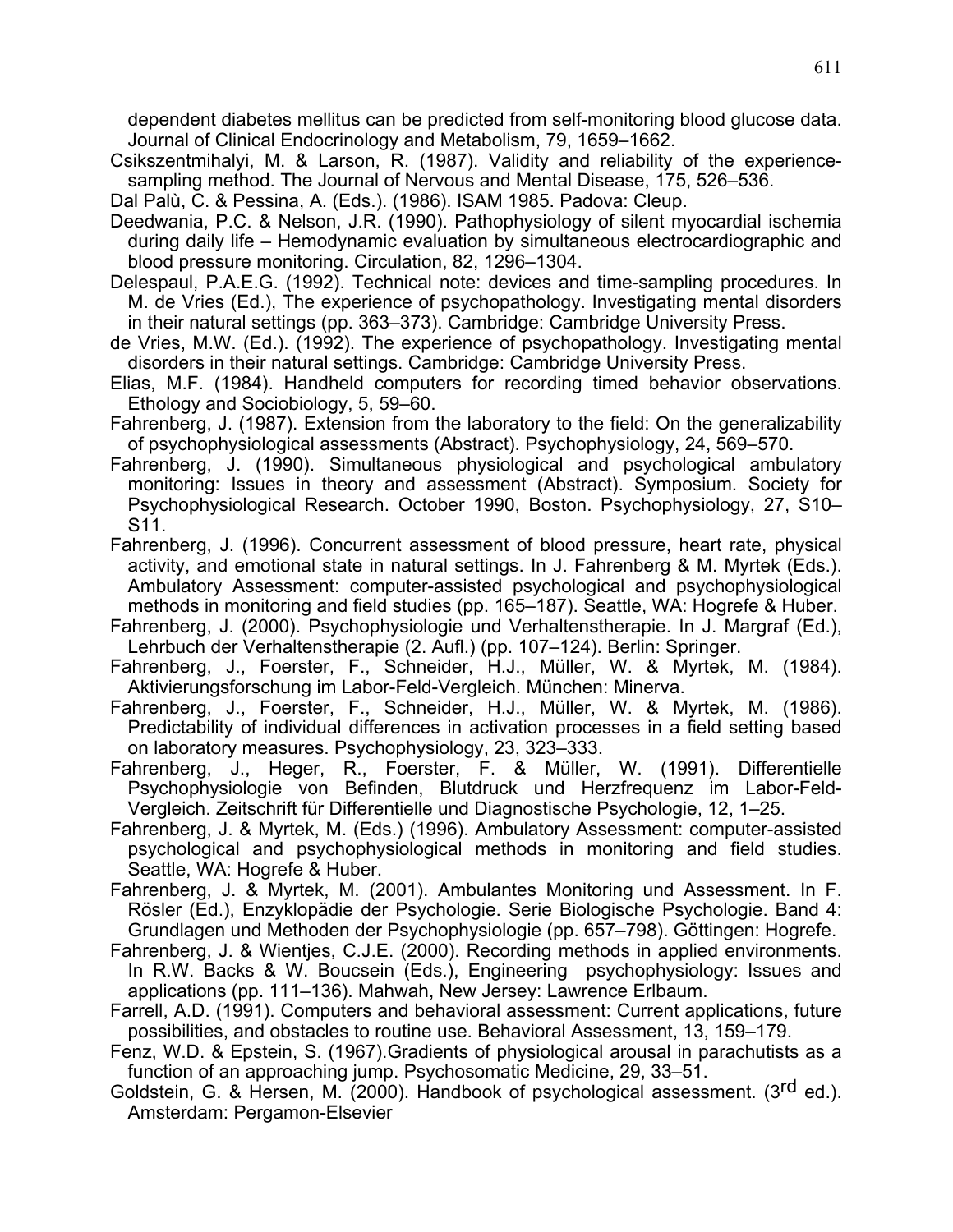- Haynes, S.N. & Horn, W.F. (1983). Reactivity in behavioral observation: A review. Behavioral Assessment, 4, 369–385.
- Heger, R. (1990a). Apparative Datenerfassung in Feldstudien. Diagnostica, 36, 60–80.<br>Heger. R. (1990b). Psychophysiologisches 24-Stunden-Monitorin
- R. (1990b). Psychophysiologisches 24-Stunden-Monitoring. Methodenentwicklung und erste Ergebnisse eines multimodalen Untersuchungsansatzes bei 62 normotonen und blutdrucklabilen Studenten. Frankfurt: Lang.
- Hile, M.G. (1991). Hand-held behavioral observations: The Observer. Behavioral Assessment, 13, 187–196.
- Hinman, A.T., Engel, B.T. & Bickford, A.F. (1962). Portable blood pressure recorder: accuracy and preliminary use in evaluating intra-daily variations in pressure. American Heart Journal, 63, 663–668.
- Holter, N.J. (1961). New methods for heart studies. Science, 134, 1214–1220.
- Holter, N.J. (1976). Historical background and development of ambulatory monitoring. In N.K. Jacobsen & S.R. Yarnall (Eds.), Ambulatory ECG Monitoring (pp. 1–9). Seattle, Washington: MCSA
- Hormuth, S.E. (1986). The sampling of experiences in situ. Journal of Personality, 54, 262–293.
- Hurlburt, R.T. (1979). Random sampling of cognitions and behavior. Journal of Research in Personality, 13, 103–111.
- Imholz, B.P.M., Langewouters, G.J., van Montfrans, G.A., Parati, G., van Goudoever, J., Wesseling, K.H., Wieling, W. & Mancia, G.(1993). Feasibility of ambulatory, continuous 24-hour finger arterial pressure recording. Hypertension, 21, 65–73.
- Jain, A., Martens, W.L.J., Mutz, G., Weiß, R.K. & Stephan, E. (1996). Towards a comprehensive technology for recording and analysis of multiple physiological parameters within their behavioral and environmental context. In J. Fahrenberg & M. Myrtek (Eds.). Ambulatory Assessment: computer-assisted psychological and psychophysiological methods in monitoring and field studies (pp. 215–235). Seattle, WA: Hogrefe & Huber.
- Jain, A., Mutz, G. & Mucha, R.F. (1992). Emopad: A device to collect useful background data for psychophysiological recordings in the field (Abstract). Journal of Psychophysiology, 6, 358.
- Käppler, C. (1994). Psychophysiologische Bedingungsanalyse von Blutdruckveränderungen im alltäglichen Lebenskontext. Frankfurt a.M.: Lang.
- Kamarck, T.W., Shiffman, S.M, Smithline, L., Goodie, J.L, Thompson, H.S, Ituarte, P.H.G, Jong, J., Yi-Kuan, Pro, V., Paty, J.A, Kassel, J. D, Gnys, M. and Perz, W. (1998). The diary of ambulatory behavioral states: A new approach to the assessment of psychosocial influences on ambulatory cardiovascular activity. In S. Krantz & A. Baum (Eds.), Technology and methods in behavioral medicine (pp. 163–193). Mahwah, NJ: Lawrence Erlbaum.
- Kerlinger, F.N. & Lee, H.B. (2000). Foundations of behavioral reseach: Forth Worth TX: Harcourt.
- Kinne, G. & Droste, C. (1996).Psychophysiological monitoring of transient ischaemic states in patients with coronary heart disease. In J. Fahrenberg & M. Myrtek (Eds.). Ambulatory Assessment: computer-assisted psychological and psychophysiological methods in monitoring and field studies (pp. 347–363). Seattle, WA: Hogrefe & Huber.
- Kinne, G., Droste, C., Fahrenberg, J. & Roskamm, H. (1999). Symptomatic myocardial ischaemia (heart pain) is linked to the psychological context in daily life. Implications for a clinical use of interactive monitoring. Journal of Psychosomatic Research, 46, 369–377.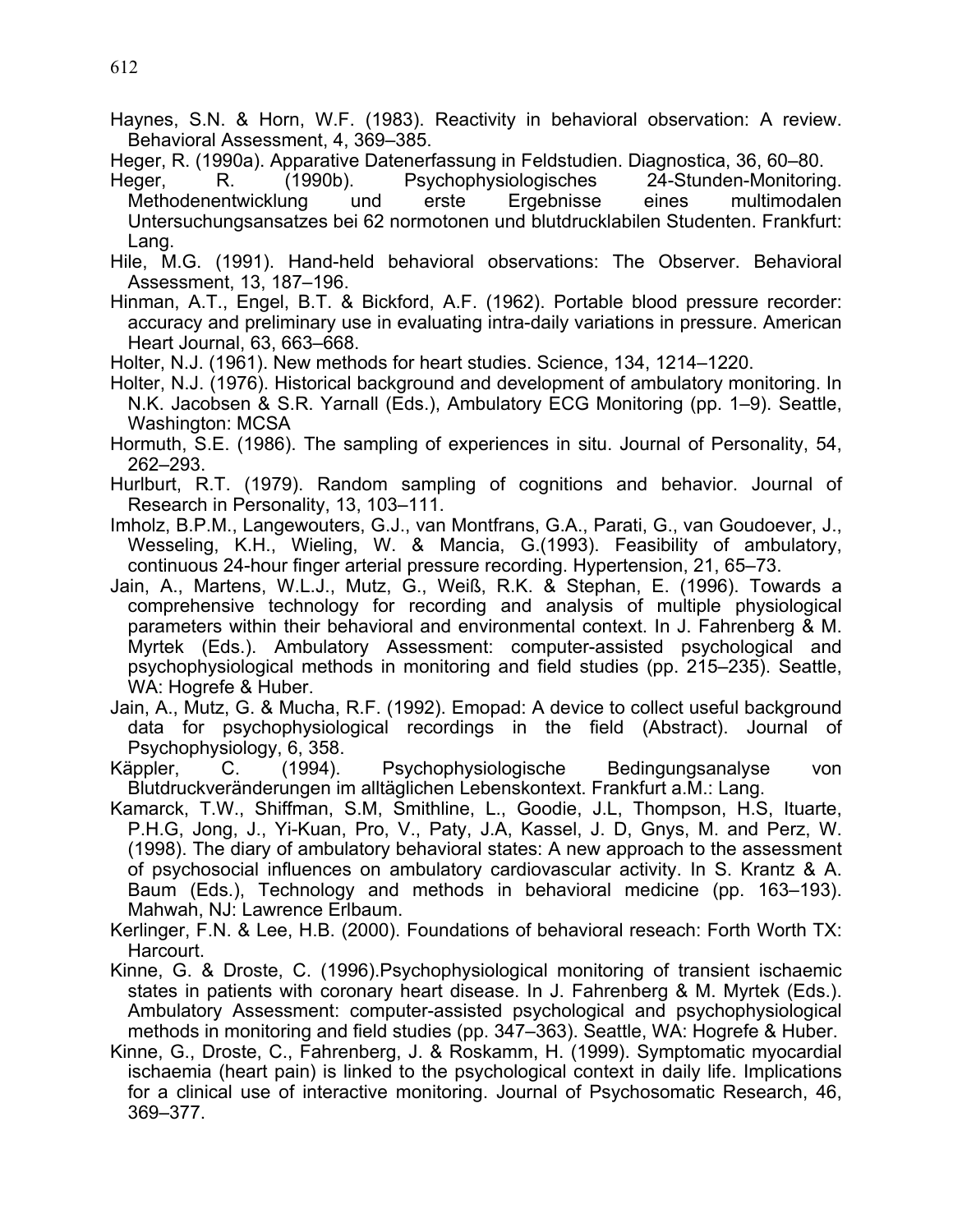- Kiparski, R. v. & Massmann, W. (1982). Die digitale Speicherung als neues Verfahren zur Aufzeichnung von Beanspruchungsprofilen am Arbeitsplatz. Zeitschrift für Arbeitswissenschaft, 36, 77–82.
- Kiparski, R. v. & Steffens, H. P. (1985). Möglichkeiten der drahtlosen Biosignalerfassung mittels digitaler Speicherung. Biomedizinische Technik, 30, 76–84.
- Krüger, H.-P. & Vollrath, M. (1996). Temporal analysis of speech patterns in the real world using the LOGOPORT. In J. Fahrenberg & M. Myrtek (Eds.). Ambulatory Assessment: computer-assisted psychological and psychophysiological methods in monitoring and field studies (pp. 101–113). Seattle, WA: Hogrefe & Huber.
- Kunz, B., Mertens, K. & Oeste, B. (1980). A portable microprocessor based system for long-term simultaneous registration of several physiological data. In F.D. Stott, E.B. Raftery & L. Goulding (Eds.), ISAM 1979 (pp. 487–491). London: Academic Press.
- Kunz, B., Mertens, K. & Oeste, B. (1982a). Near sensor reduction of physiological data by use of a portable microprocessor-system. In F.D. Stott, E.B. Raftery, D.L. Clement & S.L. Wright (Eds.), ISAM-Gent-1981. Proceedings of the Fourth International Symposium on Ambulatory Monitoring (pp. 464–468). London: Academic Press.
- Kunz, B., Mertens, K. & Oeste, B. (1982b). Multifaktorielles Meßsystem zur kontinuierlichen Langzeiterfassung physiologischer Daten am Arbeitsplatz. Arbeitsbericht. Oberpfaffenhofen: Deutsche Forschungs- und Versuchsanstalt für Luftund Raumfahrt e.V. (DFVLR), Institut für Nachrichtentechnik.
- Lang, E., Ostermeier, M., Forster, C. & Handwerker, H.O. (1991). Die Rating-Box ein neues Gerät zur ambulanten Erfassung von subjektiven Variablen. Biomedizinische Technik, 36, 210–212.
- Lewis, B., Lewis, D. & Cumming, G. (1995). Frequent measurement of chronic pain: An electronic diary and empirical findings. Pain, 60, 341–347.
- Littler, W.A. (Ed.). (1980). Clinical and ambulatory monitoring. London: Chapman & Hall.
- Mertesdorf, F. (1980). Mobile Datenerfassungsgeräte als Registrierungshilfen bei der Beobachtung von (nonverbalem) Verhalten. Gruppendynamik, 11, 328–343.
- Meyer-Sabellek, W. & Gotzen, R. (Eds.). (1988). Indirekte 24-Stunden-Blutdruckmessung (S. 71–87). Darmstadt: Steinkopff.
- Miles, L.E. & Broughton, R.J. (Eds.). (1990). Medical monitoring in the home and work environment. New York: Raven Press.
- Miles, L.E. & Rule, R.B. (1982). Long term monitoring of multiple physiological parameters using a programmable portable microcomputer. In F.D. Stott, E.B. Raftery, D.L. Clement & S.L. Wright (Eds.), ISAM-Gent 1981 (pp. 249–257). London: Academic Press.
- Myrtek, M., Brügner, G., Fichtler, A., König, K., Müller, W., Foerster, F. & Höppner, V. (1988). Detection of emotionally induced ECG changes and their behavioral correlates: A new method for ambulatory monitoring. European Heart Journal, 9 (Supplement N), 55–60.
- Myrtek, M., Brügner, G. & Müller, W. (1996). Interactive monitoring and contingency analysis of emotionally induced ECG changes: Methodology and applications. In J. Fahrenberg & M. Myrtek (Eds.). Ambulatory Assessment: computer-assisted psychological and psychophysiological methods in monitoring and field studies (pp. 115–127). Seattle, WA: Hogrefe & Huber.
- Myrtek, M., Fichtler, A., König, K., Brügner, G. & Müller, W. (1994). Differences between patients with asymptomatic and symptomatic myocardial infarction: The relevance of psychological factors. European Heart Journal, 15, 311–317.
- Newman, M.G., Consoli, A. & Taylor, C.B. (1999). A palmtop computer program for the treatment of generalized anxiety disorder. Behavior Modification, 23, 597–619.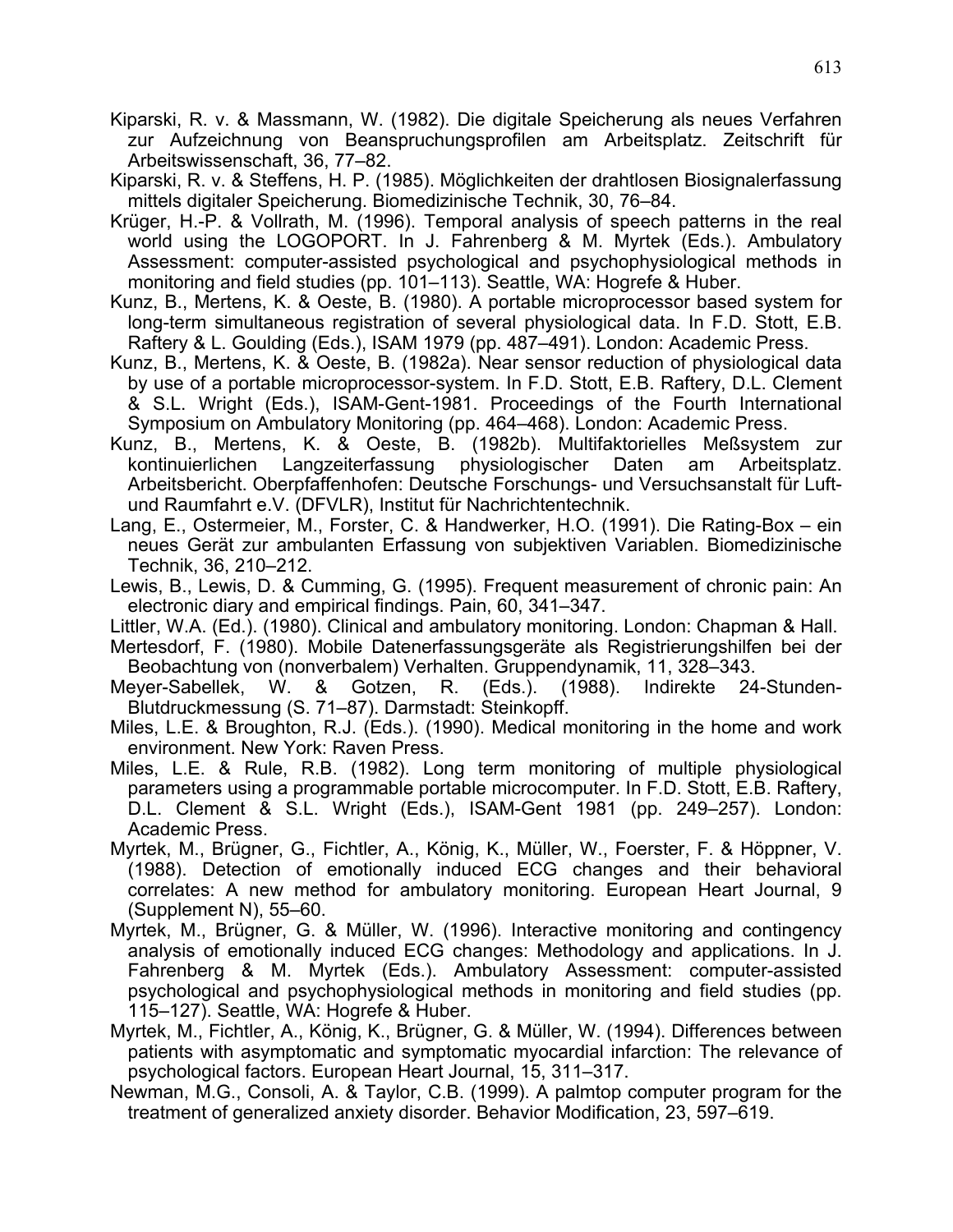- Newman, M.G., Kenardy, J., Herman, S. & Taylor, C.B. (1996). The use of hand-held computers as an adjunct to cognitive-behavior therapy. Computers in Human Behavior, 12, 135–143.
- Noldus, L.P.J.J. (1991). The Observer: A software system for collection and analysis of observational data. Behavior, Research Methods, Instruments & Computers, 23, 415– 429.
- Noldus Information Technology (Ed.). (1995). Base Package for Windows. Reference Manual. Groningen: Author.
- O'Brien, E. & Fitzgerald, D. (1991). The history of indirect blood pressure measurement. In E.O'Brien & K.O. Malley (Eds.). Blood pressure measurement. Handbook of hypertension. Vol. 14. Amsterdam: Elsevier.
- Osman, L.M., Abdalla, M.I., Beattie, J.A.G., Ross, S.J., Russell, I.T., Friend, J.A., Legge, J.S. and Douglas, J.G. (1994). Reducing hospital admission through computer supported education for asthma patients. British Medical Journal, 308, 568–571.<br>atry, J.L. (Ed.) (1982). Feldforschung. Methoden und Prol
- Patry, J.L. (Ed.) (1982). Feldforschung. Methoden und Probleme sozialwissenschaftlicher Forschung unter natürlichen Bedingungen. Bern: Huber.
- Pawlik, K. (1996). Contributions to differential psychology from ambulatory assessment: A researcher's plaidoyer. In J. Fahrenberg & M. Myrtek (Eds.). Ambulatory Assessment: computer-assisted psychological and psychophysiological methods in monitoring and field studies (pp. 21–25). Seattle, WA: Hogrefe & Huber.
- Pawlik, K. (1988). "Naturalistische" Daten für Psychodiagnostik: Zur Methodik psychodiagnostischer Felderhebungen. Zeitschrift für Differentielle und Diagnostische Psychologie, 9, 169–181.
- Pawlik, K. & Buse, L. (1982). Rechnergestützte Verhaltensregistrierung im Feld: Beschreibung und erste psychometrische Überprüfung einer neuen Erhebungsmethode. Zeitschrift für Differentielle und Diagnostische Psychologie, 3, 101–118.
- Pawlik, K. & Buse, L. (1996). Verhaltensbeobachtung in Labor und Feld. In K. Pawlik (Ed.), Enzyklopädie der Psychologie. Differentielle Psychologie und Persönlichkeitsforschung. Band 1. Grundlagen und Methoden der Differentiellen Psychologie (S. 359–394). Göttingen: Hogrefe.
- Perkonigg, A., Baumann, U., Reicherts, M. & Perrez, M.(1993). Soziale Unterstützung und Belastungsverarbeitung: Eine Untersuchung mit computergestützter Selbstbeobachtung. In A. Laireiter (Ed.). Soziales Netzwerk und soziale Unterstützung (S. 128–153). Bern: Huber.
- Perrez, M. (1994). Felddiagnostik mit besonderer Berücksichtigung der computerunterstützten Diagnostik. In R.D. Stieglitz & U. Baumann (Eds.), Psychodiagnostik bei psychischen Störungen (pp. 149–161). Stuttgart: Enke.
- Perrez, M. & Reicherts, M. (1989). Belastungsverarbeitung: Computerunterstützte Selbstbeobachtung im Feld. Zeitschrift für Differentielle und Diagnostische Psychologie, 10, 129–139.
- Pickering, T.G. (1991). Ambulatory monitoring and blood pressure variability. London: Science Press.
- Pickering, T. (1992). Ambulatory blood pressure monitoring: An historical perspective. Clinical Cardiology, 15 (Suppl I), II–3–II–5.
- Rau, R. & Triemer, A. (1999). Instrumente der Arbeits- und Organisationspsychologie. Zeitschrift für Arbeits- und Organisationspsychologie, 43, 226–231.
- Roth, W.T., Breivik, G., Jørgensen, P.E. & Hofmann, S. (1996). Activation in novice and expert parachutists while jumping. Psychophysiology, 33, 63–72.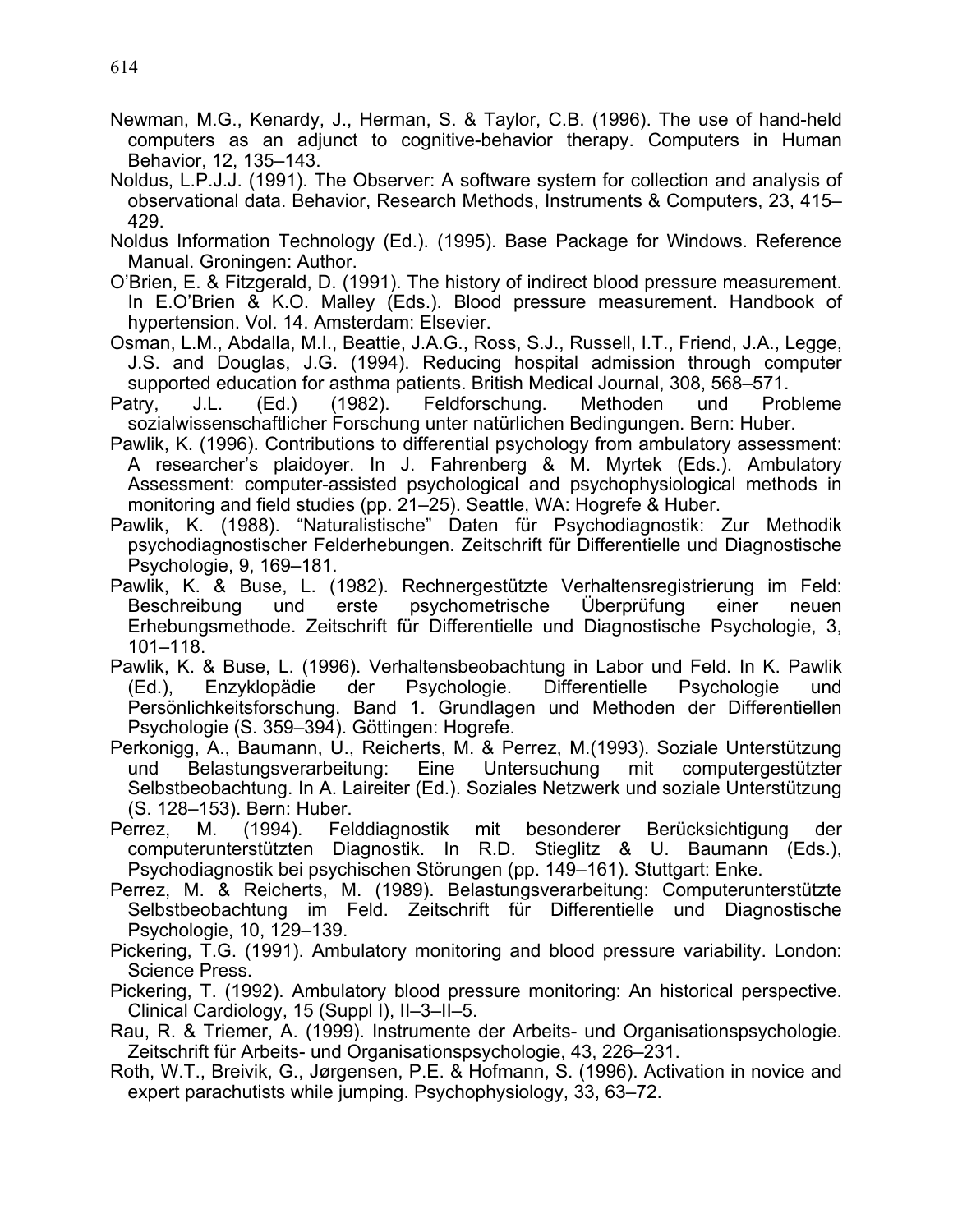- Roth, W.T., Tinklenberg, J.R., Doyle, C.M., Horvath, T.B. & Kopell, B.S. (1976). Mood states and 24-hour cardiac monitoring. Journal of Psychosomatic Research, 20, 179– 186.
- Rugh, J.D., Gable, R.S. & Lemke, R.R. (1986). Instrumentation for behavioral assessment. In A.R. Ciminero, K.S. Calhoun & H.E. Adams (Eds.), Handbook of behavioral assessment (2<sup>nd</sup> ed.) (pp. 79–108). New York: Wiley.
- Schmidt, T.H. & Jain, A. (1996). Continuous assessment of finger blood pressure and other haemodynamic and behavioral variables in everyday life. In J. Fahrenberg & M. Myrtek (Eds.). Ambulatory Assessment: computer-assisted psychological and psychophysiological methods in monitoring and field studies (pp. 189–213). Seattle, WA: Hogrefe & Huber.
- Schneider, R.A. (1968). A fully automated portable blood pressure recorder. Journal of Applied Physiology, 24, 115–119.
- Schneiderman, N., Weiss, S.M. & Kaufmann, P.G. (Eds.). (1989). Handbook of research methods in cardiovascular medicine. New York: Plenum.
- Schvarcz, E., Palmer, M., Berne, C. & Bjork, E. (1991). Incidence of symptomatic mild hypoglycaemic events: a prospective study in adult patients with insulin-treated diabetes mellitus using a portable microcomputer-based data-logger. Diabetes-Research, 16, 25–28.
- Schuler, H. (1982). Ethische Probleme. In J.L. Patry (Ed.), Feldforschung (pp 341–364). Bern: Huber.
- Schwarz, J.E. & Stone, A.A. (1998). Strategies for analyzing ecological momentary assessment data. Health Psychology, 17, 6–16.
- Shiffman, S. (2000). Real-time self-report of momentary states in the natural environment: Computerized ecological momentary assessment. In: A.A. Stone, J.S. Turkhan, C.A. Bachrach, J.B. Jobe, H.S. Kurtzman and V.S. Cain (Eds.). The science of self-report. Implications for research and practice (pp. 277–296). Mahwah N J: Lawrence Erlbaum.
- Shiffman, S., Fischer, L.A., Paty, J.A., Gnys, M., Hickcox, M. & Kassel, J. D. (1994). Drinking and smoking: A field study of their association. Annals of Behavioral Medicine, 16, 203–209.
- Sidowski, J.B. (Ed.). (1977). Special report section observational research methods: Portable event recording systems. Behavior Research Methods & Instrumentation, 9, 403–455.
- Smith, W.B. & Safer, M.A. (1993). Effects of present pain level on recall of chronic pain and medication use. Pain, 55, 355–361.
- Sokolow, M., Werdegar, D., Perloff, D.B., Cowan, R.M. & Brenenstuhl, H. (1970). Preliminary studies relating portably recorded blood pressure to daily life events in patients with essential hypertension. In M. Koster, H. Musaph & P. Visser (Eds.), Psychosomatics in essential hypertension (pp. 164–189). Basel: Karger.
- Stemmler, G. (1996). Strategies and designs in ambulatory assessment. In J. Fahrenberg & M. Myrtek (Eds.), Ambulatory Assessment: computer-assisted psychological and psychophysiological methods in monitoring and field studies (pp. 257–268). Seattle, WA: Hogrefe & Huber.
- Stephan, E., Mutz, G., Langer, S., Schmitz, D. & Wemschulte, B. (1989). A portable microprocessor-controlled psychophysiological data-acquisition-system. Journal of Psychophysiology, 3, 338-348.
- Stern, E. (1986). Reaktivitätseffekte in Untersuchungen zur Selbstprotokollierung des Verhaltens im Feld. Frankfurt: Lang.
- Stott, F.D. (1976). Proceedings of the International Symposium on Ambulatory Monitoring ISAM 1975. Postgraduate Medical Journal, 52 (Suppl. 7)